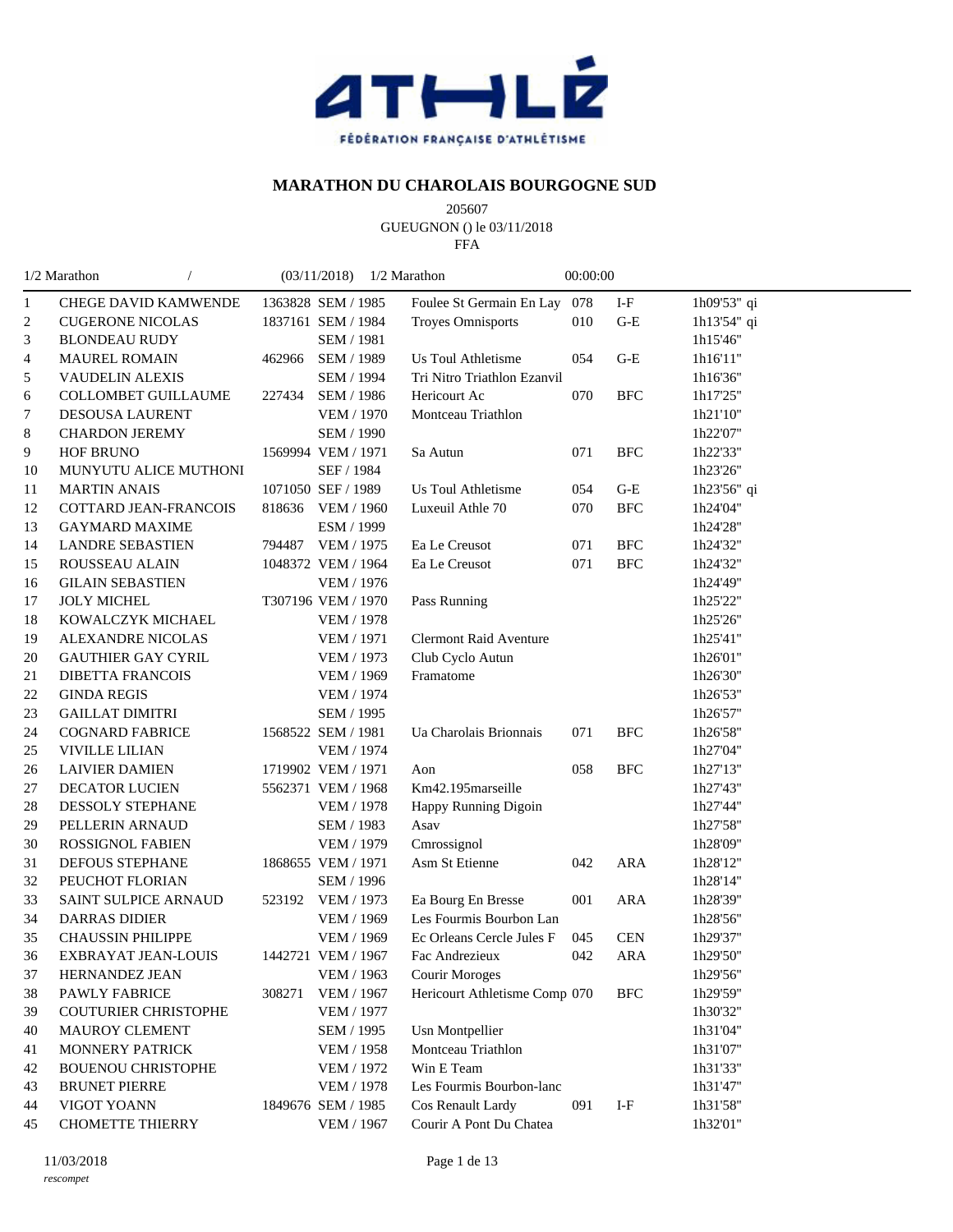| 46  | COMMEAU RICHARD            |        | 1867760 VEM / 1971 | Beaumont Athletique Clu       | 063     | <b>ARA</b>   | 1h32'21"    |
|-----|----------------------------|--------|--------------------|-------------------------------|---------|--------------|-------------|
| 47  | PEREZ LAURENT              |        | 1085280 VEM / 1973 | Ea Bourg En Bresse            | $001\,$ | <b>ARA</b>   | 1h32'28"    |
| 48  | <b>MARTIN LUDOVIC</b>      |        | SEM / 1981         |                               |         |              | 1h32'32"    |
| 49  | FAYOLLE STEPHANE           |        | 1210457 VEM / 1978 | Caveynes                      | 005     | <b>PCA</b>   | 1h33'26"    |
| 50  | <b>ROUDIL PATRICE</b>      |        | <b>VEM / 1972</b>  | Courir A Pont Du Chatea       |         |              | 1h33'38"    |
| 51  | DELBLOUWE CHRISTOPHE       |        | <b>VEM / 1968</b>  | Montceau Triathlon            |         |              | 1h34'07"    |
| 52  | <b>MONTENOL XAVIER</b>     |        | 1530454 SEM / 1983 | Uso Chelles                   | 077     | $I-F$        | 1h34'33"    |
| 53  | LEBROU JEAN PHILIPPE       |        | SEM / 1987         |                               |         |              | 1h34'54"    |
| 54  | <b>FOURIER JEAN-PASCAL</b> |        |                    |                               |         |              |             |
|     |                            |        | <b>VEM / 1960</b>  | Afpt                          |         |              | 1h35'17"    |
| 55  | <b>GROSJEAN CLAUDE</b>     |        | <b>VEM / 1958</b>  |                               |         |              | 1h36'07"    |
| 56  | <b>BENAZZOUZ DAVID</b>     |        | 1378138 VEM / 1970 | Uacb                          | 071     | <b>BFC</b>   | 1h36'22"    |
| 57  | ROSNOBLET XAVIER           |        | VEM / 1969         |                               |         |              | 1h36'26"    |
| 58  | <b>GRABOWSKI CEDRIC</b>    |        | <b>VEM / 1979</b>  | <b>Toulon Court</b>           |         |              | 1h36'32"    |
| 59  | <b>LEDUC JOEL</b>          |        | <b>VEM / 1955</b>  | Courir A Pont Du Chatea       |         |              | 1h36'42"    |
| 60  | <b>TAUSSAT SERGE</b>       |        | VEM / 1966         | <b>Clermont Raid Aventure</b> |         |              | 1h37'07"    |
| 61  | <b>LAROUBLE FLAVIEN</b>    |        | <b>VEM / 1976</b>  | Happy Running Digoin          |         |              | 1h37'08"    |
| 62  | <b>REY FABRICE</b>         |        | VEM / 1979         |                               |         |              | 1h37'26"    |
| 63  | <b>GRARE OLIVIER</b>       |        | 1915060 VEM / 1967 | Umspc                         | 077     | $I-F$        | 1h37'28"    |
| 64  | DEGRANGE PHILIPPE          |        | VEM / 1969         |                               |         |              | 1h37'36"    |
| 65  | ROTSAERT PASCALE           |        | T307162 VEF / 1966 | Pass Running                  |         |              | 1h37'54"    |
| 66  | <b>JAMIN JULIEN</b>        |        | SEM / 1982         |                               |         |              | 1h38'09"    |
| 67  | <b>MERLE DAMIEN</b>        |        | SEM / 1983         |                               |         |              | 1h38'17"    |
| 68  | <b>FERREIRA JOSE</b>       |        | <b>VEM / 1971</b>  | Happy Running Digoin          |         |              | 1h38'31"    |
| 69  | <b>GAILLARD JEAN-PAUL</b>  | 589366 | <b>VEM / 1957</b>  | Les Foulees Chablaisienn      | 074     | <b>ARA</b>   | 1h38'40"    |
| 70  | <b>MACQ VINCENT</b>        |        | <b>VEM / 1969</b>  |                               |         |              | 1h38'50"    |
| 71  | <b>GOUSSOT SAMUEL</b>      |        | SEM / 1985         |                               |         |              | 1h38'55"    |
| 72  | <b>JUGE FABRICE</b>        |        | 5571381 VEM / 1970 | Ussp                          |         |              | 1h39'04"    |
| 73  | <b>REGUIGA VIRGIL</b>      |        | SEM / 1982         |                               |         |              | 1h39'09"    |
| 74  |                            |        |                    |                               |         |              |             |
|     | <b>MALSOT XAVIER</b>       |        | <b>VEM / 1961</b>  |                               |         |              | 1h39'37"    |
| 75  | <b>CHEVET ALAIN</b>        |        | 117529 VEM / 1962  | Sa Autun                      | 071     | $_{\rm BFC}$ | 1h39'42"    |
| 76  | <b>CHAZOT LAURENT</b>      |        | 1967958 VEM / 1968 | Running Club Mably            | 042     | <b>ARA</b>   | 1h39'43"    |
| 77  | RAULO JEAN-CHRISTOPHE      |        | <b>SEM / 1990</b>  |                               |         |              | 1h40'04"    |
| 78  | RAULO JEAN-PIERRE          |        | VEM / 1955         | Asfpt Bourbon-lancy           |         |              | 1h40'08"    |
| 79  | <b>DUBUIS PASCAL</b>       |        | <b>VEM / 1974</b>  | <b>Clermont Raid Aventure</b> |         |              | 1h40'34"    |
| 80  | <b>BOIN LUCIEN</b>         |        | <b>VEM / 1976</b>  |                               |         |              | 1h40'35"    |
| 81  | <b>BOUILLON NELLY</b>      |        | VEF / 1974         | Les Fourmis Bourbon Lan       |         |              | 1h40'46"    |
| 82  | <b>JACOB ERIC</b>          |        | VEM / 1969         | As Fpt                        |         |              | 1h40'48"    |
| 83  | PERRIN JULIEN              |        | SEM / 1980         | Les Fourmis Bourbon Lan       |         |              | 1h40'49"    |
| 84  | <b>GAUDIN STEPHANE</b>     |        | VEM / 1976         | Tbl71                         |         |              | 1h40'55"    |
| 85  | VERSTRAETE GERALD          |        | SEM / 1983         |                               |         |              | 1h41'35"    |
| 86  | DATH FREDERIC              |        | <b>VEM / 1966</b>  | <b>Runfun Vitry</b>           |         |              | 1h41'47"    |
| 87  | TOULY MICHAEL              |        | VEM / 1972         | Courir A Pont Du Chatea       |         |              | 1h41'51"    |
| 88  | PIL CHRISTOPHE             |        | VEM / 1973         |                               |         |              | 1h42'15"    |
| 89  | OKRZESIK THOMAS            |        | SEM / 1992         |                               |         |              | 1h42'33"    |
| 90  | DEGOUZEL GUY               |        | <b>VEM / 1952</b>  | As Fpt 71140 Bourbon-lan      |         |              | 1h42'50"    |
| 91  | <b>TAIN ARNAUD</b>         |        | SEM / 1985         |                               |         |              | 1h43'09"    |
| 92  | <b>VALETTE ANTONIN</b>     | 555382 | <b>VEM / 1947</b>  | Uso Chelles                   | 077     | $I-F$        | 1h43'10"    |
| 93  | <b>GHESQUIERE FREDERIC</b> |        | <b>VEM / 1972</b>  | Montceau Triathlon            |         |              | 1h43'17"    |
| 94  | NOSEDA JEAN CHARLES        |        | VEM / 1972         | Montceau Triathlon            |         |              | 1h43'17"    |
| 95  | NIMMEGEERS MATHILDE        |        | 1766644 ESF / 1999 | Evreux Ac                     | 027     | <b>NOR</b>   | 1h43'26" qi |
|     |                            |        |                    | As Caluire                    |         |              |             |
| 96  | MAZZELLA JEAN-MARC         |        | 1975062 VEM / 1964 |                               | 069     | <b>ARA</b>   | 1h43'32"    |
| 97  | <b>GIBEY NATHALIE</b>      |        | VEF / 1974         | Cac 39 Champvans              |         |              | 1h43'37"    |
| 98  | <b>BINET CAROLE</b>        | 180369 | SEF / 1991         | Hericourt Ac                  | 070     | <b>BFC</b>   | 1h43'44" qi |
| 99  | <b>GUYOLLOT CLEMENT</b>    |        | SEM / 1989         |                               |         |              | 1h43'53"    |
| 100 | <b>COUGNY SEBASTIEN</b>    |        | <b>SEM / 1981</b>  |                               |         |              | 1h43'53"    |
| 101 | <b>LACROIX FABIEN</b>      |        | <b>SEM / 1988</b>  |                               |         |              | 1h43'54"    |
| 102 | NICOT GERARD               |        | VEM / 1953         |                               |         |              | 1h43'59"    |
| 103 | <b>DESMARET PHILIPPE</b>   |        | 1039693 VEM / 1958 | Uso Chelles                   | 077     | $I-F$        | 1h44'00"    |
| 104 | <b>GAGNAUD CHRISTOPHE</b>  |        | <b>VEM / 1978</b>  |                               |         |              | 1h44'09"    |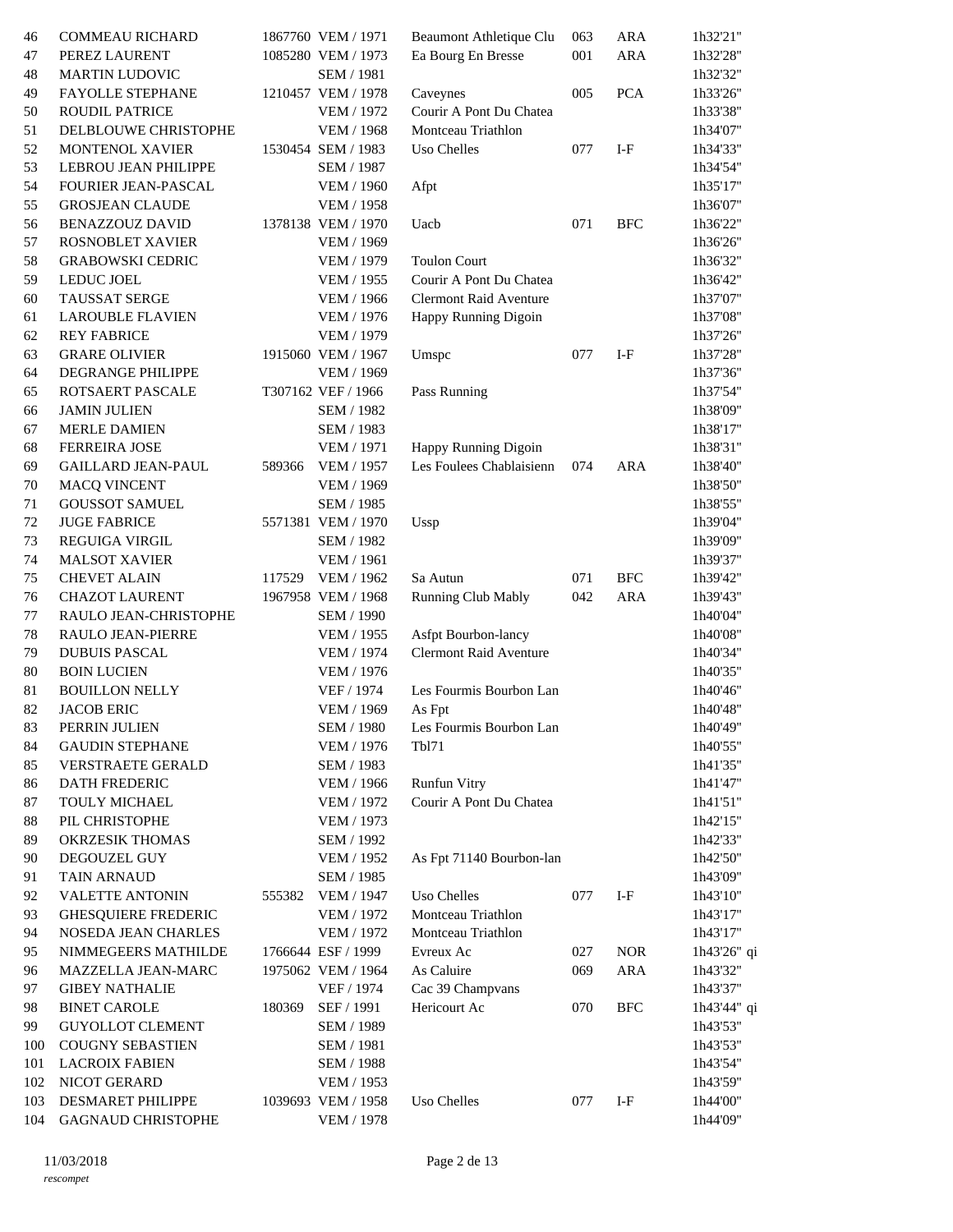| 105 | <b>CUISSINAT ELODIE</b>        |        | SEF / 1985         |                               |     |            | 1h44'33"    |
|-----|--------------------------------|--------|--------------------|-------------------------------|-----|------------|-------------|
| 106 | <b>LIEGEOIS FABIEN</b>         |        | VEM / 1970         |                               |     |            | 1h45'49"    |
| 107 | <b>BECOT RENE</b>              |        | <b>VEM / 1958</b>  |                               |     |            | 1h45'52"    |
| 108 | <b>GEORGES DANIEL</b>          |        | <b>VEM / 1965</b>  |                               |     |            | 1h45'56"    |
| 109 | <b>BORIAS EMMANUEL</b>         |        | VEM / 1972         | Courir A Pont Du Chatea       |     |            | 1h46'02"    |
| 110 | <b>BERNARD ISABELLE</b>        |        | 1225072 VEF / 1968 | Eab                           | 001 | <b>ARA</b> | 1h46'24"    |
| 111 | <b>VIGNAUD SANDRINE</b>        |        | VEF / 1975         |                               |     |            | 1h46'45"    |
| 112 | <b>CIDDA JEREMIE</b>           |        | SEM / 1983         | Cac 39                        |     |            | 1h46'51"    |
| 113 | <b>BONNOT DAMIEN</b>           |        | SEM / 1986         |                               |     |            | 1h46'52"    |
| 114 | PERRETTE DIMITRI               |        | SEM / 1982         |                               |     |            | 1h46'53"    |
| 115 | PALHARES DAVID                 |        | VEM / 1975         |                               |     |            | 1h47'22"    |
| 116 | ROMAGNAT DIDIER                |        | <b>VEM / 1962</b>  | Courir A Pont Du Chatea       |     |            | 1h47'28"    |
| 117 | THIVENT GEORGES                |        | 1188396 VEM / 1952 | Ea Bourg En Bresse            | 001 | <b>ARA</b> | 1h47'30"    |
| 118 | <b>MARTIN PASCAL</b>           |        | 1902030 VEM / 1955 | Ga Commercy                   | 055 | $G-E$      | 1h47'32"    |
| 119 | <b>REYES DIEGO</b>             |        | <b>VEM / 1965</b>  | Courir A Pont Du Chatea       |     |            | 1h47'59"    |
| 120 | <b>BELPOMO FRANCK</b>          |        | <b>VEM / 1965</b>  |                               |     |            | 1h48'10"    |
| 121 | <b>RENARD PIERRE</b>           |        | <b>VEM / 1967</b>  | Vallons De La Tour Triat      |     |            | 1h48'26"    |
| 122 | DE SOUZA CELINE                |        | VEF / 1972         | Montceau Triathlon            |     |            | 1h48'31"    |
| 123 | MERANGER CHRISTOPHE            |        | <b>VEM / 1969</b>  | <b>Infosport Organisation</b> |     |            | 1h48'32"    |
| 124 | PERRODIN YANN                  |        | <b>VEM / 1977</b>  |                               |     |            | 1h48'33"    |
| 125 | <b>GONCALVES ROGERIO (POR)</b> |        | 1373259 VEM / 1956 | Uso Chelles                   | 077 | $I-F$      | 1h48'45"    |
| 126 | <b>BROSSARD CHRISTOPHE</b>     |        | VEM / 1972         | Courir A Pont Du Chatea       |     |            | 1h49'05"    |
| 127 | NONQUE JULIE                   |        | 2010996 ESF / 1998 | Ac Chenove                    | 021 | <b>BFC</b> | 1h49'14" qi |
| 128 | <b>LAUFERON JACKY</b>          |        | <b>VEM / 1956</b>  | Team Brigitte                 |     |            | 1h49'19"    |
| 129 | <b>LABAUNE ROGER</b>           |        | <b>VEM / 1962</b>  | Les Fourmis/bourbon Lan       |     |            | 1h49'49"    |
| 130 | PERRIN MICHAEL                 |        | <b>VEM / 1978</b>  |                               |     |            | 1h49'53"    |
| 131 | <b>JUSSEAU PASCAL</b>          |        | <b>VEM / 1969</b>  | Montceau Triathlon            |     |            | 1h50'08"    |
| 132 | PERCHE CYRIL                   |        | SEM / 1996         |                               |     |            | 1h50'12"    |
| 133 | PORTE CORINNE                  |        | VEF / 1965         | Les Baskets Fumantes          |     |            | 1h50'17"    |
| 134 | MILHEAU SYLVIE                 |        | VEF / 1971         | Les Fadas Du Plantaurel       |     |            | 1h50'26"    |
| 135 | <b>ALLEGOET ERIC</b>           |        | <b>VEM / 1959</b>  | Les Baskets Fumantes          |     |            | 1h50'28"    |
| 136 | RIPOLL JEAN-LUC                | 115250 | VEM / 1951         | Uso Chelles                   | 077 | $I-F$      | 1h50'39"    |
| 137 | POUJAT JOEL                    |        | VEM / 1963         | Courir A Pont-du-chatea       | 063 | <b>ARA</b> | 1h50'49"    |
| 138 | PACQUEAU ERIC                  |        | <b>VEM / 1968</b>  | <b>Toulon Court</b>           |     |            | 1h51'00"    |
| 139 | <b>JEANNIN STEPHANIE</b>       |        | VEF / 1973         |                               |     |            | 1h51'10"    |
| 140 | <b>HERIAUD ANNIE</b>           |        | VEF / 1964         | Team Flr 71                   |     |            | 1h51'30"    |
| 141 | <b>CHAVINIER JULIEN</b>        |        | SEM / 1990         |                               |     |            | 1h51'50"    |
|     | 142 BORDAT JEAN-MARC           |        | VEM / 1972         |                               |     |            | 1h52'05"    |
| 143 | <b>JASPIERRE SYLVIE</b>        |        | 1132424 VEF / 1968 | Umspc                         | 077 | $I-F$      | 1h52'18"    |
| 144 | <b>LEDUC DANIEL</b>            |        | <b>VEM / 1952</b>  | Matou'run                     |     |            | 1h52'34"    |
| 145 | <b>CHARLOT CUSTODIA</b>        |        | 1978961 VEF / 1969 | Sa Autun                      | 071 | <b>BFC</b> | 1h52'38"    |
| 146 | <b>VOITON PIERRE</b>           |        | VEM / 1966         |                               |     |            | 1h53'03"    |
| 147 | <b>RAVENET SAMMY</b>           |        | SEM / 1986         |                               |     |            | 1h53'19"    |
| 148 | <b>MARTEYN MAUD</b>            |        | 1904841 SEF / 1982 | <b>Uso Chelles</b>            | 077 | $I-F$      | 1h53'34"    |
| 149 | <b>BOILON MICHEL</b>           |        | <b>VEM / 1962</b>  | Courir A Pont Du Chatea       |     |            | 1h53'42"    |
| 150 | <b>LIPP PATRICK</b>            |        | <b>VEM / 1958</b>  | Courir A Pont Du Chatea       |     |            | 1h53'45"    |
| 151 | <b>GIGLEUX THOMAS</b>          |        | SEM / 1982         | Club Bpc                      |     |            | 1h53'45"    |
| 152 | <b>LOUDENOT ROMAIN</b>         |        | SEM / 1989         |                               |     |            | 1h54'00"    |
| 153 | MOURAUX GAUTHIER               |        | <b>VEM / 1965</b>  | Team Dhoublon                 |     |            | 1h54'17"    |
| 154 | <b>BRUCHON DIDIER</b>          | 366379 | <b>VEM / 1965</b>  | Hericourt Ac                  | 070 | <b>BFC</b> | 1h54'18"    |
| 155 | <b>RINCON SAMMUEL</b>          |        | SEM / 1982         |                               |     |            | 1h54'26"    |
| 156 | <b>BOUILLOT FREDERIC</b>       |        | VEM / 1972         | Les Fourmis Bourbon-lanc      |     |            | 1h54'27"    |
| 157 | <b>TISSIER YANNICK</b>         |        | VEM / 1973         |                               |     |            | 1h54'28"    |
|     |                                |        |                    |                               |     |            |             |
| 158 | <b>MAIRE CHRISTIAN</b>         |        | <b>VEM / 1960</b>  |                               |     |            | 1h54'29"    |
| 159 | LAUWERYS XAVIER (BEL)          |        | <b>VEM / 1964</b>  | Landense Jogginclub           |     |            | 1h54'46"    |
| 160 | <b>LECAT ALEXANDRE</b>         | 484691 | <b>VEM / 1977</b>  | Hericourt Ac                  | 070 | <b>BFC</b> | 1h54'56"    |
| 161 | <b>GAUTHIER-GAY VALERIE</b>    |        | VEF / 1973         |                               |     |            | 1h54'58"    |
| 162 | <b>GODIOT SEBASTIEN</b>        |        | <b>VEM / 1978</b>  |                               |     |            | 1h55'06"    |
| 163 | <b>CABATON OLIVIER</b>         |        | SEM / 1989         |                               |     |            | 1h55'11"    |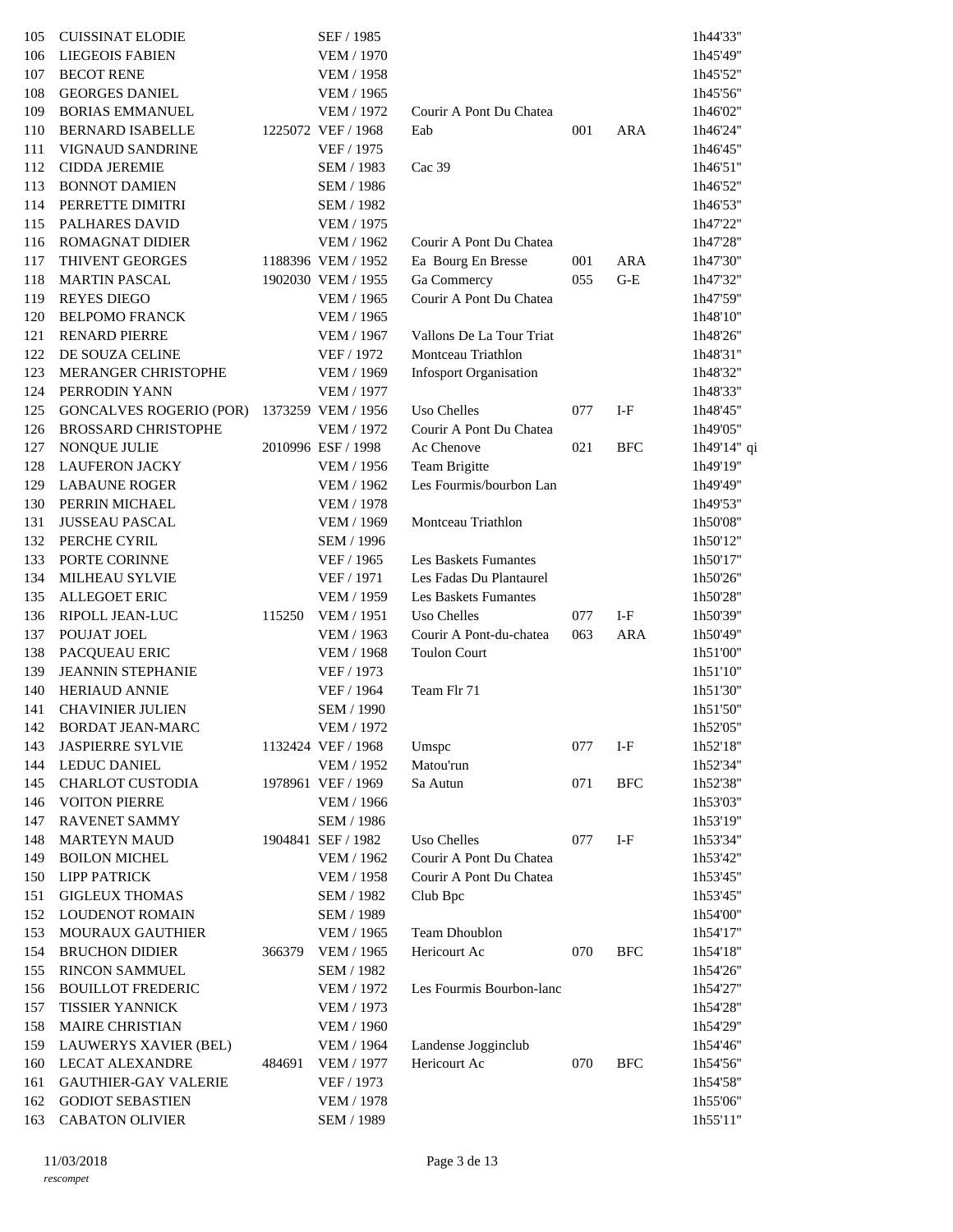| 164 | <b>DESBOIS CORINNE</b>         |        | VEF / 1972         |                                   |     |            | 1h55'18" |
|-----|--------------------------------|--------|--------------------|-----------------------------------|-----|------------|----------|
| 165 | <b>NEUT DAVID</b>              |        | SEM / 1985         |                                   |     |            | 1h55'30" |
| 166 | PICKEL MADELEINE               |        | 1884417 VEF / 1975 | Fc Gueugnon                       | 071 | <b>BFC</b> | 1h55'44" |
| 167 | MILHEAU THIERRY                |        | <b>VEM / 1965</b>  | Les Fadas Du Plantaurel           |     |            | 1h55'49" |
| 168 | PICKEL DAVID                   |        | <b>VEM / 1975</b>  |                                   |     |            | 1h55'50" |
| 169 | PEUCH JACQUES                  | 568995 | VEM / 1952         | Uso Chelles                       | 077 | $I-F$      | 1h55'51" |
| 170 | <b>GILLE HERVE</b>             |        | <b>VEM / 1946</b>  |                                   |     |            | 1h56'40" |
| 171 | <b>CHARLOT ERIC</b>            |        | <b>VEM / 1965</b>  |                                   |     |            | 1h56'47" |
| 172 | <b>GAITERIE VERONIQUE</b>      |        | 1892472 VEF / 1978 | Uso Chelles                       | 077 | $I-F$      | 1h56'48" |
| 173 | <b>BARROIS ROMAIN</b>          |        | SEM / 1983         |                                   |     |            | 1h56'51" |
| 174 | PURAVET CHRISTIAN              |        | <b>VEM / 1960</b>  | Les Fourmis Bourbon Lan           |     |            | 1h56'58" |
| 175 | <b>BERNET PASCAL</b>           |        | <b>VEM / 1959</b>  |                                   |     |            | 1h57'08" |
| 176 | <b>SOTTY MATHIEU</b>           |        | <b>JUM</b> / 2001  |                                   |     |            | 1h57'11" |
| 177 | <b>MARQUES DA CRUZ</b>         |        | VEF / 1954         | <b>Association Mille Pattes</b>   |     |            | 1h57'12" |
| 178 | <b>BOUYON BERNARD</b>          | 347265 | VEM / 1955         | Umspc                             | 077 | $I-F$      | 1h57'26" |
| 179 | <b>BOYON FRANCOISE</b>         |        | 1063691 VEF / 1957 | Umspc                             |     |            | 1h57'27" |
| 180 | DUMONTET JEAN LUC              |        | VEM / 1962         |                                   |     |            | 1h57'27" |
| 181 | <b>RISCHETTE GILBERT (BEL)</b> |        | <b>VEM / 1958</b>  | Les Belges Des Forges             |     |            | 1h57'42" |
| 182 | <b>KNES SEBASTIEN</b>          |        | <b>SEM / 1981</b>  |                                   |     |            | 1h57'48" |
| 183 | ALBISSER RAOUL                 |        | <b>VEM / 1966</b>  | Les Fourmis De Bourbon-           |     |            | 1h57'50" |
| 184 | <b>COPINET JEAN</b>            |        | VEM / 1953         |                                   |     |            | 1h57'55" |
| 185 | <b>FERREIRA MANUEL</b>         |        | 1063699 VEM / 1962 | Umspc                             | 077 | $I-F$      | 1h58'02" |
| 186 | DEMURE VINCENT                 |        | 1781042 VEM / 1966 | Courir A Pont Du Chatea           | 063 | <b>ARA</b> | 1h58'05" |
| 187 | <b>CATOT LAURENT (BEL)</b>     |        | <b>VEM / 1970</b>  | Les Belges Des Forges             |     |            | 1h58'20" |
| 188 | <b>CHAFFAUD CEDRIC</b>         |        | <b>VEM / 1976</b>  |                                   |     |            | 1h58'26" |
| 189 | <b>DUENAS RAPHAEL</b>          |        | <b>VEM / 1970</b>  | Chenove Triathlon Club            |     |            | lh58'33" |
| 190 | REBILLARD JACQUES              |        | <b>VEM / 1954</b>  |                                   |     |            | lh58'33" |
| 191 | PIQUET LAURENT                 |        | 1866717 VEM / 1965 | <b>Sancerre Running</b>           | 018 | <b>CEN</b> | 1h58'41" |
| 192 | <b>JANET CLAIRE</b>            |        | 1822764 VEF / 1971 | Race-c                            | 058 | <b>BFC</b> | 1h58'46" |
| 193 | DEGUEUSE SANDRINE              |        | VEF / 1972         | Les Fourmis De Bourbon L          |     |            | 1h58'46" |
| 194 | <b>BERRE FREDERIC</b>          | 206874 | VEM / 1958         | Courir A Pont-du-chatea           | 063 | <b>ARA</b> | 1h58'47" |
| 195 | DURAND JEAN LOUIS              |        | <b>VEM / 1951</b>  |                                   |     |            | 1h58'51" |
| 196 | DESROCHES PHILIPPE             |        | SEM / 1986         |                                   |     |            | 1h58'58" |
| 197 | <b>DATH GLORIA</b>             |        | VEF / 1969         | Runfun Vitry                      |     |            | 1h59'09" |
| 198 | <b>GARIMA LUC</b>              |        | 1529991 VEM / 1971 | Uscvl Athletisme                  | 021 | <b>BFC</b> | 1h59'28" |
| 199 | <b>GOURY YOHAN</b>             |        | SEM / 1983         |                                   |     |            | 1h59'44" |
| 200 | <b>ANGONIN NICOLAS</b>         |        | <b>VEM / 1971</b>  |                                   |     |            | 1h59'45" |
| 201 | <b>BERTHELARD VIRGINIE</b>     |        | 1909889 VEF / 1979 | Sa Autun                          |     |            | 1h59'46" |
| 202 | DUPONT FREDERIC                |        | VEM / 1963         | Courir A Pont Du Chatea           |     |            | 1h59'53" |
| 203 | <b>ROY AGNES</b>               |        | VEF / 1974         | Courir A Pont Du Chatea           |     |            | 2h00'07" |
| 204 | <b>MARTIN CHRISTOPHE</b>       |        | VEM / 1976         |                                   |     |            | 2h00'13" |
| 205 | CASCIELLO LAURIANNE            |        | SEF / 1992         |                                   |     |            | 2h00'13" |
| 206 | <b>LAUTISSIER PHILIPPE</b>     |        | <b>VEM / 1968</b>  |                                   |     |            | 2h00'14" |
| 207 | CASCIELLO GEOFFREY             |        | SEM / 1986         |                                   |     |            | 2h00'18" |
| 208 | <b>GAUDIN STEPHANIE</b>        |        | VEF / 1979         |                                   |     |            | 2h00'18" |
| 209 | <b>COSTE JULIE</b>             |        | SEF / 1984         | <b>Family Running</b>             |     |            | 2h00'34" |
| 210 | <b>MEUNIER AUDREY</b>          |        | SEF / 1986         |                                   |     |            | 2h00'39" |
| 211 | <b>TEXIER CHRISTIAN</b>        |        | <b>VEM / 1947</b>  | <b>Association Mille Pattes M</b> |     |            | 2h00'40" |
| 212 | FEDERICO PATRICIA              |        | VEF / 1976         |                                   |     |            | 2h00'57" |
| 213 | <b>JAYER MYRIAM</b>            |        | VEF / 1970         | Courir A Pont Du Chatea           |     |            | 2h01'23" |
| 214 | HOCHET CATHERINE               |        | VEF / 1963         | Les Fourmis Bourbon-lanc          |     |            | 2h01'26" |
| 215 | CAURETTE JEAN FRANCOIS         |        | T307163 VEM / 1956 | Calg                              |     |            | 2h01'32" |
| 216 | <b>GOUILLOUX GHISLAIN</b>      |        | <b>VEM / 1976</b>  |                                   |     |            | 2h01'35" |
| 217 | MENEGATTI NATHALIE             |        | 1985208 VEF / 1970 | Sa Autun                          | 071 | <b>BFC</b> | 2h01'46" |
| 218 | <b>BERNARD DE LAVERNETT</b>    |        | SEF / 1987         |                                   |     |            | 2h01'52" |
| 219 | DE LAVERNETTE                  |        | SEF / 1993         |                                   |     |            | 2h01'53" |
| 220 | <b>BERNARD DE LAVERNETT</b>    |        | SEM / 1985         |                                   |     |            | 2h01'54" |
| 221 | DELBLOUWE NADINE               |        | VEF / 1971         | Montceau Triathlon                |     |            | 2h01'56" |
| 222 | <b>VAURY ALICE</b>             |        | SEF / 1994         | Montceau Triathlon                |     |            | 2h02'07" |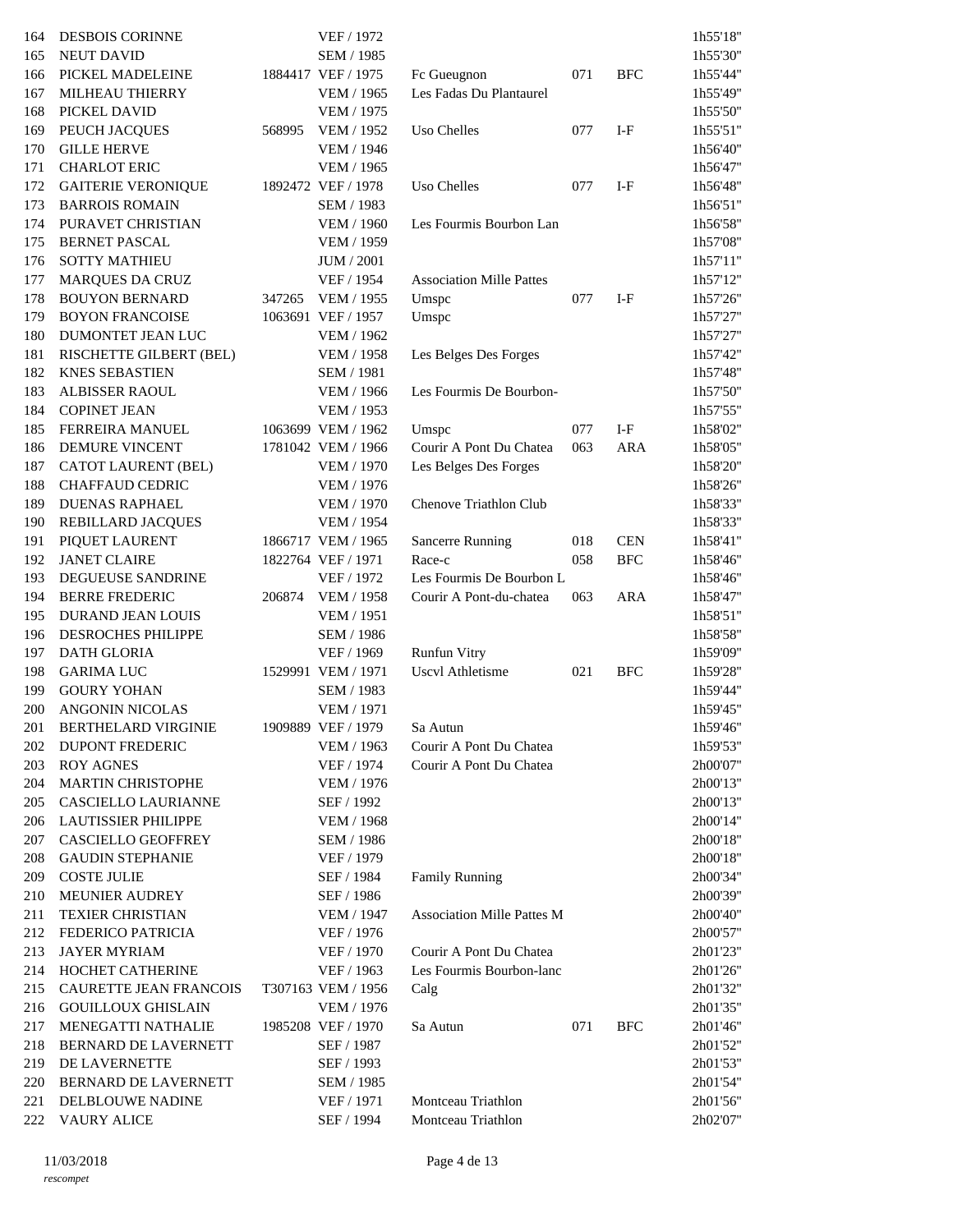| 223 | DESBONNET BENOIT         |        | <b>VEM / 1978</b>  | Happy Running             |     |              | 2h02'07" |
|-----|--------------------------|--------|--------------------|---------------------------|-----|--------------|----------|
| 224 | <b>SYVA LINDA</b>        |        | 1418067 VEF / 1978 | <b>Uso Chelles</b>        | 077 | $I-F$        | 2h02'11" |
| 225 | <b>BLANC ANAIS</b>       |        | SEF / 1989         |                           |     |              | 2h02'22" |
| 226 | LEFEUVRE PHILIPPE        |        | <b>VEM / 1966</b>  |                           |     |              | 2h03'31" |
| 227 | <b>DROZIERE PHILIPPE</b> | 188218 | VEM / 1955         | Umspc                     | 077 | $I-F$        | 2h03'32" |
| 228 | PERRODIN BLANDINE        |        | VEF / 1978         |                           |     |              | 2h03'39" |
| 229 | <b>RENAUD JULIEN</b>     |        | SEM / 1990         |                           |     |              | 2h03'53" |
| 230 | <b>EMORINE FREDERIC</b>  |        | 1686040 VEM / 1973 | Ua Charolais Brionnais    | 071 | <b>BFC</b>   | 2h03'59" |
| 231 | THEVENET GUILLAUME       |        | 1873741 VEM / 1979 | Ua Charolais Brionnais    | 071 | <b>BFC</b>   | 2h04'00" |
| 232 | BERTHIER MAITRE MARIE    |        | VEF / 1968         |                           |     |              | 2h04'09" |
| 233 | <b>FAYET SIMON</b>       |        | 1340375 VEM / 1966 | Ua Charolais Brionnais    | 071 | <b>BFC</b>   | 2h04'10" |
| 234 | JOYEUSE FLORENCE         |        | 2071129 VEF / 1969 | Uso Chelles               | 077 | $I-F$        | 2h04'11" |
| 235 | PORTE DIDIER             |        | <b>VEM / 1963</b>  |                           |     |              | 2h04'15" |
| 236 | <b>MAILLET MARINE</b>    |        | SEF / 1991         |                           |     |              | 2h04'35" |
| 237 | <b>IMBERDIS LAURENCE</b> |        | VEF / 1967         |                           |     |              | 2h05'05" |
| 238 |                          |        |                    |                           | 077 | $I-F$        |          |
|     | <b>LAUNOY NICOLE</b>     |        | 1222837 VEF / 1966 | Umspc                     |     |              | 2h05'16" |
| 239 | POUJAT CATHERINE         |        | VEF / 1969         | Courir A Pont Du Chatea   |     |              | 2h05'16" |
| 240 | <b>BRUNOT ALAIN</b>      |        | <b>VEM / 1956</b>  | Courir A Pont Du Chatea   |     |              | 2h05'17" |
| 241 | VILLEDEY PASCAL          |        | <b>VEM / 1961</b>  |                           |     |              | 2h05'21" |
| 242 | <b>MADON VANIA</b>       |        | VEM / 1962         | <b>Toulon Court</b>       |     |              | 2h05'31" |
| 243 | <b>SERMAGE DENIS</b>     | 301725 | <b>VEM / 1947</b>  | Club Defense Balard Arce  | 075 | $I-F$        | 2h05'32" |
| 244 | <b>MACIS CARLO</b>       |        | <b>VEM / 1971</b>  |                           |     |              | 2h05'39" |
| 245 | <b>ROUX MAGALI</b>       |        | 1608373 SEF / 1990 | Ea Le Creusot             | 071 | <b>BFC</b>   | 2h05'46" |
| 246 | PALHARES CAROLE          |        | VEF / 1975         |                           |     |              | 2h06'07" |
| 247 | <b>MARCHAND ANNE</b>     |        | VEF / 1964         | Les Belges Des Forges     |     |              | 2h06'34" |
| 248 | <b>GODEFRIN JULIETTE</b> |        | VEF / 1960         |                           |     |              | 2h07'01" |
| 249 | <b>GERMAIN MICHELLE</b>  |        | VEF / 1959         |                           |     |              | 2h07'24" |
| 250 | <b>TOULY KARINE</b>      |        | VEF / 1972         | Courir A Pont Du Chatea   |     |              | 2h07'36" |
| 251 | <b>ZIANI NADIA</b>       |        | 1869364 VEF / 1977 | Uso Chelles               | 077 | $I-F$        | 2h08'24" |
| 252 | <b>ARNAUD PASCAL</b>     |        | <b>VEM / 1961</b>  |                           |     |              | 2h08'30" |
| 253 | <b>SOURD MARINE</b>      |        | SEF / 1989         | La Foulee Peronnassienn   |     |              | 2h09'16" |
| 254 | PELLUS PASCAL            |        | <b>VEM / 1962</b>  | Foulee Peronnassienne     |     |              | 2h09'45" |
| 255 | <b>DOMERGUE FLORIAN</b>  |        | <b>VEM / 1977</b>  |                           |     |              | 2h09'47" |
| 256 | MURARD LAURENT           |        | VEM / 1969         |                           |     |              | 2h09'50" |
| 257 | <b>VIARD SANDRINE</b>    |        | VEF / 1971         |                           |     |              | 2h10'30" |
| 258 | PAILHAREY SARAH          |        | SEF / 1990         | Les Fourmis               |     |              | 2h10'31" |
| 259 | THEVENET VIRGINIE        |        | 1873737 VEF / 1979 | Uacb                      | 071 | <b>BFC</b>   | 2h10'36" |
|     | 260 RENARD GEORGES (BEL) |        | <b>VEM / 1950</b>  | Les Belges Des Forges     |     |              | 2h11'16" |
| 261 | <b>REYES ANNE</b>        |        | 1893951 VEF / 1965 | Courir A Pont Du Chatea   | 063 | <b>ARA</b>   | 2h11'36" |
| 262 | HENRIQUES PASCAL         |        | VEM / 1962         |                           |     |              | 2h11'39" |
| 263 | MONNERY ANNE-LISE        |        | SEF / 1980         |                           |     |              | 2h11'41" |
| 264 | <b>WOLFF EMMANUEL</b>    |        | <b>VEM / 1971</b>  |                           |     |              | 2h11'49" |
| 265 | <b>ROYER AGNES</b>       |        | VEF / 1976         | <b>Toulon Court</b>       |     |              | 2h12'02" |
| 266 | <b>RAMEAU FABIENNE</b>   |        | VEF / 1973         | Ajpc Chaumont             |     |              | 2h12'15" |
| 267 | <b>MERCIER ELISE</b>     |        | VEF / 1972         | La Foulee Peronnassienn   |     |              | 2h13'09" |
| 268 | SOUFFLET CHRISTIAN       |        | <b>VEM / 1958</b>  |                           |     |              | 2h13'31" |
| 269 | <b>BAZ JEAN-PIERRE</b>   |        | <b>VEM / 1963</b>  |                           |     |              | 2h13'35" |
| 270 | <b>BOUVIER MARIE</b>     |        | SEF / 1983         |                           |     |              | 2h13'35" |
| 271 | <b>GLEIS FLORIAN</b>     |        | 1891887 SEM / 1984 | Us Aigrefeuille Athletism | 017 | $N-A$        | 2h13'57" |
| 272 | JOYEUSE LUDOVIC          |        | 2071130 VEM / 1969 | Uso Chelles               | 077 | $\mbox{I-F}$ | 2h13'58" |
| 273 | GOUTTE-SOLARD            |        | VEF / 1962         | Courir A Pont Du Chatea   |     |              | 2h14'38" |
| 274 | <b>ALLIER GERARD</b>     |        | <b>VEM / 1938</b>  |                           |     |              | 2h15'15" |
| 275 | MOTTEY SOPHIE            |        | VEF / 1978         |                           |     |              | 2h15'38" |
| 276 | <b>BOITHIAS BERNARD</b>  |        | <b>VEM / 1953</b>  | Happy Running Digoin      |     |              | 2h17'03" |
| 277 | <b>GRIEUMARD ORIANE</b>  |        | VEF / 1976         |                           |     |              | 2h17'26" |
| 278 | PERRON CEDRIC            |        | <b>SEM / 1981</b>  |                           |     |              | 2h17'29" |
| 279 | <b>CHARVET MAUD</b>      |        | SEF / 1980         |                           |     |              | 2h17'29" |
| 280 | <b>FLEURET VALERIE</b>   |        | VEF / 1965         | Courir A Pont Du Chatea   |     |              | 2h17'30" |
| 281 | <b>RUBIO DOMINGO</b>     | 467698 | <b>VEM / 1940</b>  | Sa Autun                  | 071 | <b>BFC</b>   | 2h17'59" |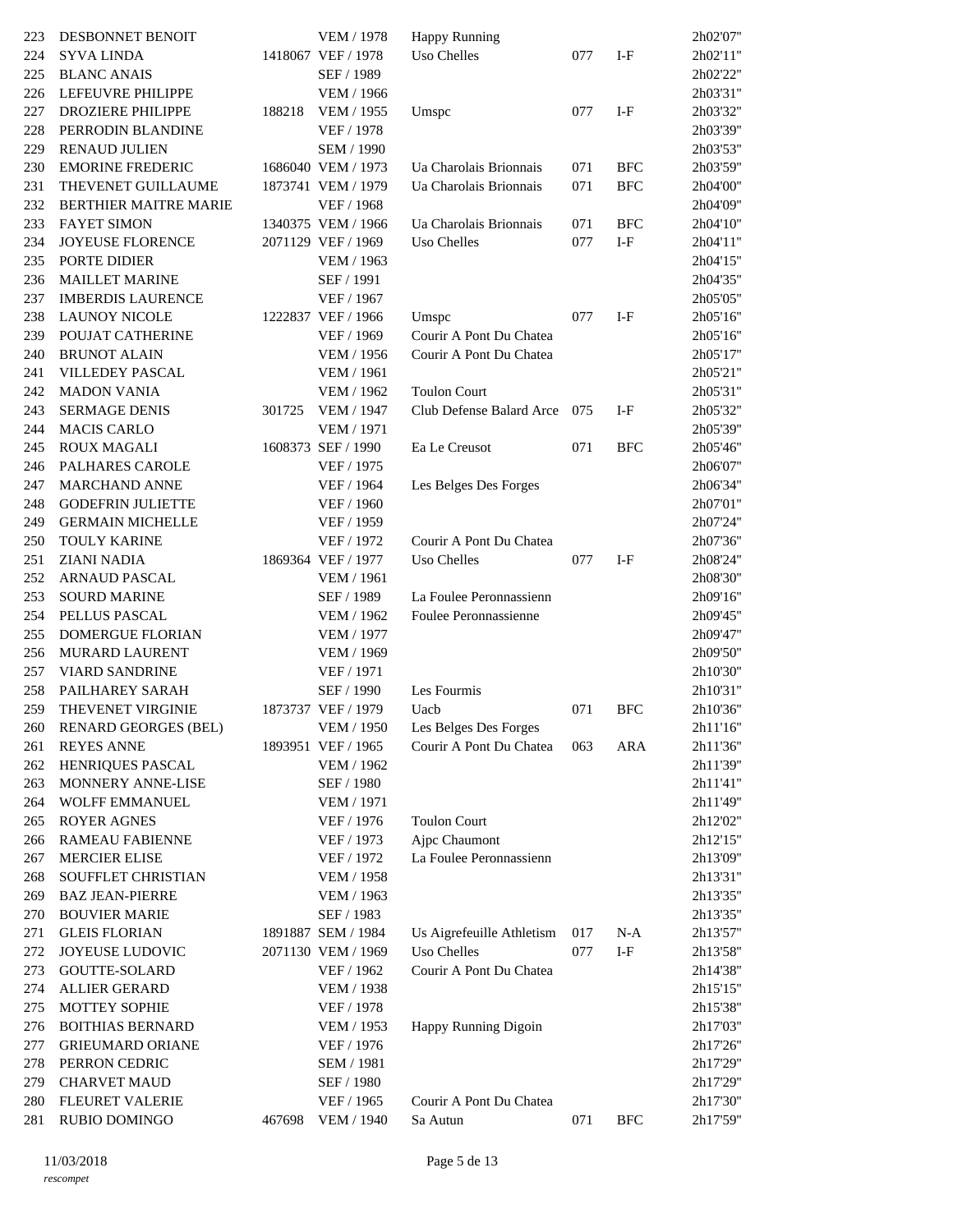| 282          | <b>GENTIL FRANCOIS</b>              |        | SEM / 1990               |                               |          |              | 2h18'37"         |
|--------------|-------------------------------------|--------|--------------------------|-------------------------------|----------|--------------|------------------|
| 283          | <b>BERNET CATHERINE</b>             |        | VEF / 1957               |                               |          |              | 2h19'01"         |
| 284          | <b>BALESTRACCI ISABELLE</b>         |        | 2113635 VEF / 1973       | Run Athletics Courir En C     | 058      | <b>BFC</b>   | 2h19'05"         |
| 285          | DOUBRE VINCENT                      |        | 1854869 VEM / 1962       | Race C Courir En Charito      | 058      | <b>BFC</b>   | 2h19'50"         |
| 286          | <b>MAURAISIN VALERIE</b>            |        | VEF / 1972               |                               |          |              | 2h21'16"         |
| 287          | LEGRIS CHRISTOPHE                   |        | <b>VEM / 1971</b>        |                               |          |              | 2h22'00"         |
| 288          | FRUGIER FREDERIQUE                  |        | VEF / 1965               |                               |          |              | 2h22'01"         |
| 289          | <b>CADIEU MARJORIE</b>              |        | VEF / 1965               |                               |          |              | 2h22'59"         |
| 290          | QUENEC'HDU BRUNO                    |        | VEM / 1963               |                               |          |              | 2h22'59"         |
| 291          | <b>LOURDJANE SAMY</b>               |        | JUM / 2000               |                               |          |              | 2h23'23"         |
| 292          | <b>LAUNOY GILLES</b>                |        | 1314462 VEM / 1962       | Umspc                         | 077      | $I-F$        | 2h24'32"         |
|              |                                     |        | 1391337 VEM / 1967       |                               |          |              | 2h24'54"         |
| 293          | BERGOUGNOUX LUC                     |        |                          | Beaumont Athletique Clu       | 063      | <b>ARA</b>   |                  |
| 294          | BRANQUINHO ELISABETH                |        | 2073989 VEF / 1974       | Courir En Charitois           | 058      | $_{\rm BFC}$ | 2h27'37"         |
| 295          | <b>GILLE PASCAL</b>                 |        | VEM / 1966               |                               |          |              | 2h28'14"         |
| 296          | <b>TRANCHANT CAROLE</b>             |        | VEF / 1972               | La Foulee Peronnassienn       |          |              | 2h30'37"         |
| 297          | <b>ROSSE CHRISTINE (BEL)</b>        |        | VEF / 1976               | Les Belges Des Forges         |          |              | 2h31'49"         |
| 298          | <b>CHENON RENE</b>                  | 568978 | <b>VEM / 1943</b>        | <b>Uso Chelles</b>            | 077      | $I-F$        | 2h32'38"         |
| 299          | MOMBAERS AURELIE (BEL)              |        | SEF / 1986               | Les Belges Des Forges         |          |              | 2h48'23"         |
| 300          | <b>BERGOUGNOUX</b>                  |        | 1428624 VEF / 1967       | Beaumont Athletique Clu       | 063      | <b>ARA</b>   | 2h49'46"         |
| 301          | MATHIEU THIERRY (BEL)               |        | <b>VEM / 1970</b>        | Les Belges Des Forges         |          |              | 2h57'02"         |
| 302          | HALLET CLEMENT (BEL)                |        | SEM / 1988               | Les Belges Des Forges         |          |              | 3h00'58"         |
| 303          | GILSON RAYMOND (BEL)                |        | <b>VEM / 1958</b>        | Les Belges Des Forges         |          |              | 3h01'02"         |
|              |                                     |        |                          |                               |          |              |                  |
| 304          | VELGHE CHRISTIAN (BEL)              |        | VEM / 1964               | Les Belges Des Forges         |          |              | 3h01'05"         |
| 305          | MICHEL SERGE (BEL)                  |        | VEM / 1964               | Les Belges Des Forges         |          |              | 3h01'15"         |
| 306          | ANDRE OLIVIER (BEL)                 |        | <b>VEM / 1970</b>        | Les Belges Des Forges         |          |              | 3h01'29"         |
| 307          | <b>NOEL JEAN MARC (BEL)</b>         |        | VEM / 1972               | Les Belges Des Forges         |          |              | 3h01'31"         |
| 308          | <b>MARBEHAN ETIENNE (BEL)</b>       |        | <b>VEM / 1960</b>        | Les Belges Des Forges         |          |              | 3h01'52"         |
| 309          | PIERRET THIERRY (BEL)               |        | VEM / 1964               | Les Belges Des Forges         |          |              | 3h04'08"         |
| 310          | <b>COUSET KATIA (BEL)</b>           |        | VEF / 1959               | Les Belges Des Forges         |          |              | 3h05'43"         |
|              |                                     |        |                          |                               |          |              |                  |
|              |                                     |        |                          |                               |          |              |                  |
| 311          | THIERRY HERVE (BEL)                 |        | VEM / 1957               | Les Belges Des Forges         |          |              | 3h13'18"         |
| 312          | <b>REMY KEVIN</b>                   |        | SEM / 1982               | Les Belges Des Forges         |          |              | 3h17'46"         |
|              | $\sqrt{2}$                          |        |                          |                               |          |              |                  |
|              | Course HS non officielle            |        | (03/11/2018)             | La petite Charolaise de 10 km | 00:00:00 |              |                  |
| $\mathbf{1}$ | <b>NEUFON ROMAIN</b>                |        | 1873210 SEM / 1981       | <b>Chantilly Athle</b>        |          |              | 37'15"           |
| 2            | <b>BRERAT ROMAIN</b>                | 594963 | SEM / 1993               | Eaccd                         | 003      | <b>ARA</b>   | 37'34"           |
| 3            | <b>BOIVIN ETIENNE</b>               |        | <b>JUM / 2000</b>        |                               |          |              | 38'17"           |
| 4            | <b>MOME JEAN-PHILIPPE</b>           |        | 1153616 V2M / 1964       | Ea Macon                      | 071      | <b>BFC</b>   | 38'28"           |
| 5            | DAUBY EMMANUEL                      |        | V1M / 1971               |                               |          |              | 38'41"           |
|              |                                     |        |                          |                               |          |              |                  |
| 6            | <b>MAZILLE PIERRE</b>               |        | ESM / 1998               | Dijon Single Track            |          |              | 38'50"           |
| 7            | <b>BONNETAIN JEAN-LUC</b>           |        | 1953844 V2M / 1965       | Athle Bourgogne Sud           | 071      | <b>BFC</b>   | 39'02"           |
| 8            | <b>GEOFFROY THIERRY</b>             |        | 2124126 V2M / 1967       | Eam                           | 071      | $_{\rm BFC}$ | 39'05"           |
| 9            | <b>BOIVIN CEDRIC</b>                |        | <b>SEM / 1981</b>        | Martinou                      |          |              | 39'55"           |
| 10           | TOULOUSE ROMAIN                     |        | SEM / 1988               |                               |          |              | 40'02"           |
| 11           | <b>BERT ANTOINE</b>                 |        | SEM / 1992               | <b>Autun Triathlon</b>        |          |              | 40'11"           |
| 12           | REVENIEAU JEAN-MICHEL               |        | V2M / 1969               | Asse                          |          |              | 40'34"           |
| 13           | PAILLARD ARNAUD                     |        | ESM / 1999               | Enise Trail                   |          |              | 40'35"           |
| 14           | <b>DELORME HUGUES</b>               |        | V1M / 1979               |                               |          |              | 40'56"           |
| 15           | <b>GONCALVES GEORGES</b>            |        | V1M / 1973               |                               |          |              | 41'42"           |
| 16           | XYPOLITAS LAURENT                   |        | V2M / 1969               | Montceau Triathlon            |          |              | 41'58"           |
| 17           | <b>VIGNA ROGER</b>                  | 798930 | V2M / 1966               | Ac Ondaine Firminy            | 042      | <b>ARA</b>   | 42'12"           |
|              |                                     |        |                          |                               |          |              |                  |
| 18           | <b>BILLIER THOMAS</b>               |        | SEM / 1985               | Autun Triathlon               |          |              | 42'33"           |
| 19           | CUISSINAT JEAN MARC                 |        | SEM / 1985               |                               |          |              | 43'21"           |
| 20           | <b>FUCHEY TIMOTHEE</b>              |        | <b>JUM / 2000</b>        |                               |          |              | 43'40"           |
| 21           | ANOUAR TOBLER MAEL                  |        | SEM / 1988               |                               |          |              | 43'47"           |
| 22           | <b>NOWAK DAVID</b>                  |        | V1M / 1979               |                               |          |              | 43'55"           |
| 23           | DELARCHE ROBERT                     | 204507 | V2M / 1961               | Abj Montceau                  | 071      | <b>BFC</b>   | 44'05"           |
| 24           | <b>GAUCHON DAVID</b>                |        | SEM / 1986               | Autun Triathlon               |          |              | 44'20"           |
| 25<br>26     | MARION JEAN MICHEL<br>ROUSSEAU ERIC |        | V2M / 1965<br>V2M / 1960 | Matou'run<br>Autun Triathlon  |          |              | 44'28"<br>44'43" |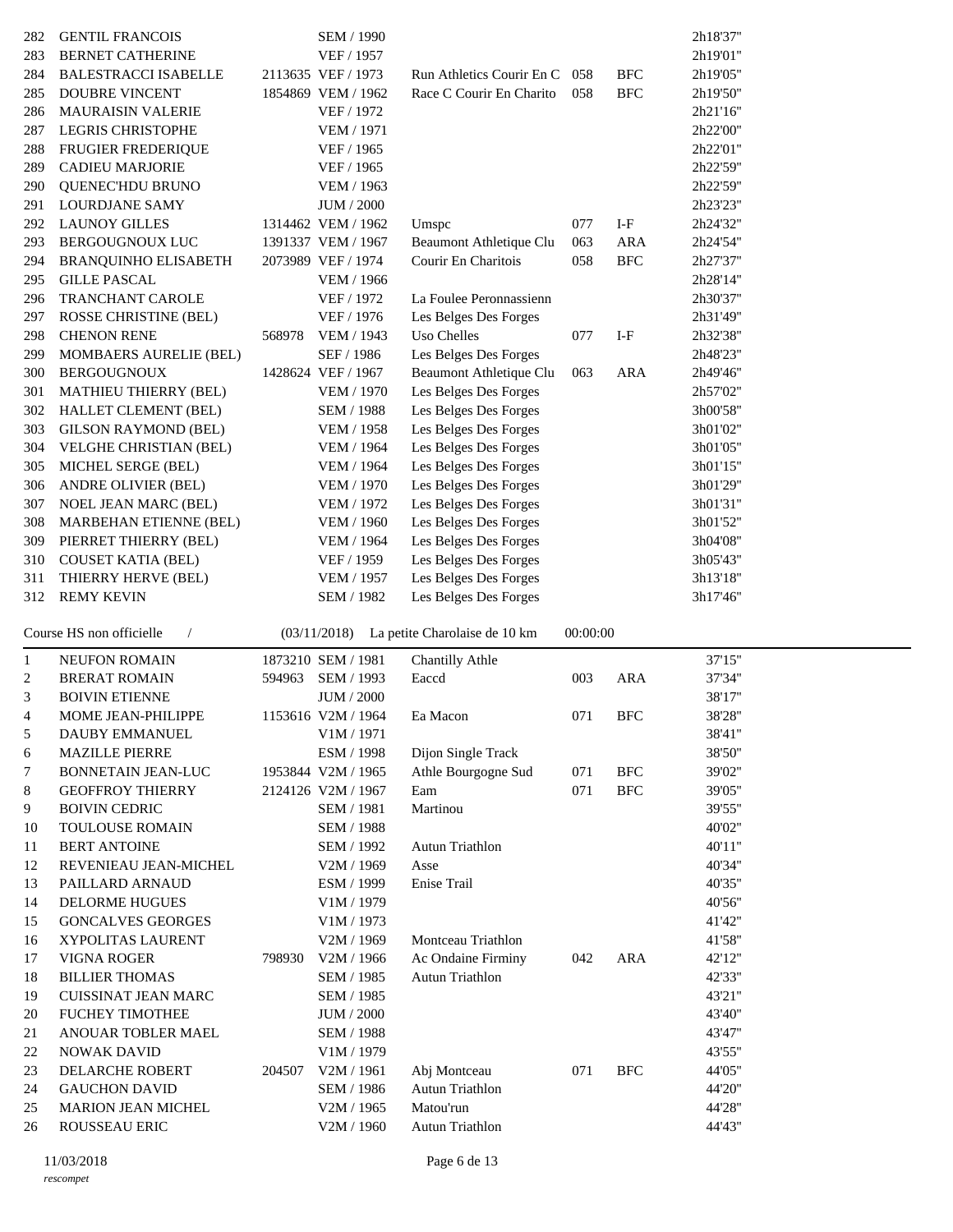| 27       | <b>CHEVALIER QUENTIN</b>                       |        | SEM / 1993                                       |                                                    |     |            | 44'48"           |
|----------|------------------------------------------------|--------|--------------------------------------------------|----------------------------------------------------|-----|------------|------------------|
| 28       | BERTHELOT MICHEL                               |        | V1M / 1972                                       | Running Club De Coubla                             |     |            | 44'55"           |
| 29       | <b>VALETTE AYMERIC</b>                         |        | SEM / 1994                                       |                                                    |     |            | 44'59"           |
| 30       | ZAMPA ALEXANDRE                                |        | 2101366 SEM / 1994                               | S/l Grenoble Uc                                    | 038 | <b>ARA</b> | 44'59"           |
| 31       | NOGUEIRA NUNO                                  |        | CAM / 2002                                       |                                                    |     |            | 45'08"           |
| 32       | ROBERT ALEXANDRE                               |        | ESM / 1997                                       |                                                    |     |            | 45'20"           |
| 33       | <b>BOUJON BRUNO</b>                            |        | V3M / 1958                                       | Cac 39                                             |     |            | 45'29"           |
| 34       | PICARD YLAN                                    |        | CAM / 2003                                       | Martinou                                           |     |            | 45'31"           |
| 35       | PICARD SYLVAIN                                 |        | V1M / 1977                                       | Martinou                                           |     |            | 45'32"           |
| 36       | DESPLAIGNES CYRIL                              |        | <b>SEM / 1980</b>                                |                                                    |     |            | 45'33"           |
| 37       | <b>COLIN EMILIE</b>                            |        | SEF / 1985                                       | Courir A Moroges                                   |     |            | 45'39"           |
| 38       | <b>LARRIBAU ANTONY</b>                         |        | SEM / 1988                                       | Martinou                                           |     |            | 45'40"           |
| 39       | DE CASTRO VINCENT                              |        | SEM / 1989                                       | Les Fourmis Bourbon-lan                            |     |            | 45'52"           |
| 40       | MALTAVERNE CHRISTELLE                          |        | 2124263 V1F/1976                                 | Ea Le Creusot                                      | 071 | <b>BFC</b> | 46'18"           |
| 41       | <b>BONNOT JACQUES</b>                          |        | V3M / 1955                                       | Happy Running Digoin                               |     |            | 46'37"           |
| 42       | BLANCHET JEAN-BAPTISTE                         |        | SEM / 1985                                       | Foulee Peronnassienne                              |     |            | 46'41"           |
| 43       | SITTLER CHARLENE                               |        | SEF / 1983                                       | 1000 Pattes                                        |     |            | 46'57"           |
| 44       | <b>HARD VALERIE</b>                            |        | 485093 V2F / 1965                                | Uso Chelles                                        | 077 | $I-F$      | 47'04"           |
| 45       | THIOLLET FRANCOIS                              |        | 1471744 V2M / 1969                               | Uso Chelles                                        | 077 | $I-F$      | 47'05"           |
| 46       | <b>GOETTELMANN</b>                             |        | V3M / 1950                                       |                                                    |     |            | 47'07"           |
| 47       | <b>BRUN MARC</b>                               | 974211 | V3M / 1950                                       | Beaumont Athletique Clu                            | 063 | <b>ARA</b> | 47'09"           |
| 48       | MOURAUX GUILLAUME                              |        | SEM / 1995                                       | Team Houblon                                       |     |            | 47'15"           |
| 49       | THOMAS GEOFFREY                                |        | SEM / 1983                                       | <b>Autour De Foustine</b>                          |     |            | 47'20"           |
|          |                                                |        |                                                  |                                                    |     |            |                  |
| 50       | MONCE BERTRAND                                 |        | V3M / 1958                                       |                                                    |     |            | 47'35"           |
| 51       | <b>BACELAR ALEXIS</b>                          |        | V2M / 1968<br>V2F / 1965                         | Courir A Pont Du Chatea                            |     |            | 47'38"           |
| 52       | <b>LUZUY SYLVIE</b>                            |        |                                                  | Courir A Pont Du Chatea                            |     |            | 47'39"<br>47'39" |
| 53       | <b>DUBOURGNOUX</b><br><b>CANDITO FORTUNATO</b> |        | V2M / 1962                                       |                                                    |     |            |                  |
| 54       |                                                | 207679 | V1M / 1973                                       | Run Valserine                                      | 071 | <b>BFC</b> | 47'45"           |
| 55<br>56 | LEPIANKO JOHAN<br>LE PIERRE YVES               |        | V1M / 1977<br><b>SEM / 1990</b>                  | Fc Gueugnon                                        |     |            | 47'53"<br>48'32" |
| 57       | RABEISEN PAUL                                  |        | CAM / 2002                                       |                                                    |     |            | 48'42"           |
| 58       | <b>JASPIERRE JACQUES</b>                       |        | 1637432 V2M / 1969                               | Umspc                                              |     |            | 48'50"           |
| 59       | <b>MICHAUX DIDIER</b>                          |        | V1M / 1974                                       | <b>Uso Chelles</b>                                 | 077 | $I-F$      | 48'53"           |
| 60       | HILLER STEPHANIE                               |        | V1F / 1974                                       | Uso Chelles                                        | 077 | $I-F$      | 48'54"           |
| 61       | <b>GOYET CHARLES</b>                           |        | CAM / 2002                                       |                                                    |     |            | 49'21"           |
| 62       | <b>LIEUDENOT VALENTIN</b>                      |        | ESM / 1998                                       |                                                    |     |            | 49'21"           |
|          | SANLAVILLE MARC                                |        | t239634 V4M / 1948                               |                                                    |     |            | 49'30"           |
| 63       |                                                |        |                                                  |                                                    |     |            |                  |
| 64       | <b>BOURGEOIS JEAN PAUL</b>                     |        | T239480 V3M / 1957                               |                                                    |     |            | 49'47"           |
| 65       | THURET JONATHAN                                |        | SEM / 1986                                       | Autisme Eveil                                      |     |            | 49'52"           |
| 66       | THURET NATHAN                                  |        | CAM / 2002                                       | Autisme Eveil                                      |     |            | 49'52"           |
| 67       | <b>BARBOTTIN CHRITINE</b>                      |        | V2F / 1963                                       |                                                    |     |            | 50'00"           |
| 68       | <b>MATHIAS MATTHEW</b>                         |        | V3M / 1956                                       |                                                    |     |            | 50'40"           |
| 69       | HADDOUCHE KARIM                                |        | 2081050 V2M / 1969                               | Ua Charolais Brionnais                             | 071 | <b>BFC</b> | 50'42"           |
| 70       | DESILLES MARIE-ROSE                            | 646780 | V <sub>2F</sub> / 1963                           | Uso Chelles                                        | 077 | $I-F$      | 51'43"           |
| 71       | <b>BRIAT CHRISTIANE</b>                        |        | V3F / 1954                                       |                                                    |     |            | 51'46"           |
| 72       | DESCHARRIERES AURELIEN                         |        | SEM / 1982                                       |                                                    |     |            | 51'51"           |
| 73       | <b>GUILLAUME CEDRIC</b>                        |        | <b>SEM / 1981</b>                                |                                                    |     |            | 52'21"           |
| 74       | MARTINEZ LILIANA (MEX)                         |        | V <sub>1F</sub> / 1973                           | Courir A Pont Du Chatea                            |     |            | 52'47"           |
| 75       | DUCLOUX EMMANUEL                               |        | SEM / 1982                                       |                                                    |     |            | 53'23"           |
| 76       | SERRANO DAMIEN                                 |        | SEM / 1984                                       | Matou'run                                          |     |            | 53'29"           |
| 77       | FAUCHERON CHRITOPHE                            |        | V1M / 1977                                       | As Fpt                                             |     |            | 53'32"           |
| 78       | <b>GALA MADELINE</b>                           |        | SEF / 1995                                       |                                                    |     |            | 53'52"           |
| 79       | MAMESSIER KARINE                               |        | V <sub>1F</sub> / 1973                           | Tsb                                                |     |            | 54'01"           |
| 80       | <b>RAY STEPHANE</b>                            |        | V1M / 1977                                       |                                                    |     |            | 54'13"           |
| 81       | <b>MARAIS KARINE</b><br>DEMURE CATHERINE       |        | V <sub>1F</sub> / 1978<br>V <sub>2F</sub> / 1962 | Courir A Pont-du-chatea<br>Courir A Pont Du Chatea |     |            | 54'18"<br>54'18" |
| 82<br>83 | <b>MARTIN LAURENCE</b>                         |        | 1246661 V2F / 1967                               | Beaumont Athletique Clu                            | 063 | <b>ARA</b> | 54'20"           |
| 84       | <b>VERCHERE WILFRID</b>                        |        | SEM / 1989                                       |                                                    |     |            | 54'31"           |
| 85       | <b>BARONTINI CHARLENE</b>                      |        | SEF / 1983                                       | <b>Bcb Blanzy</b>                                  |     |            | 54'35"           |
|          |                                                |        |                                                  |                                                    |     |            |                  |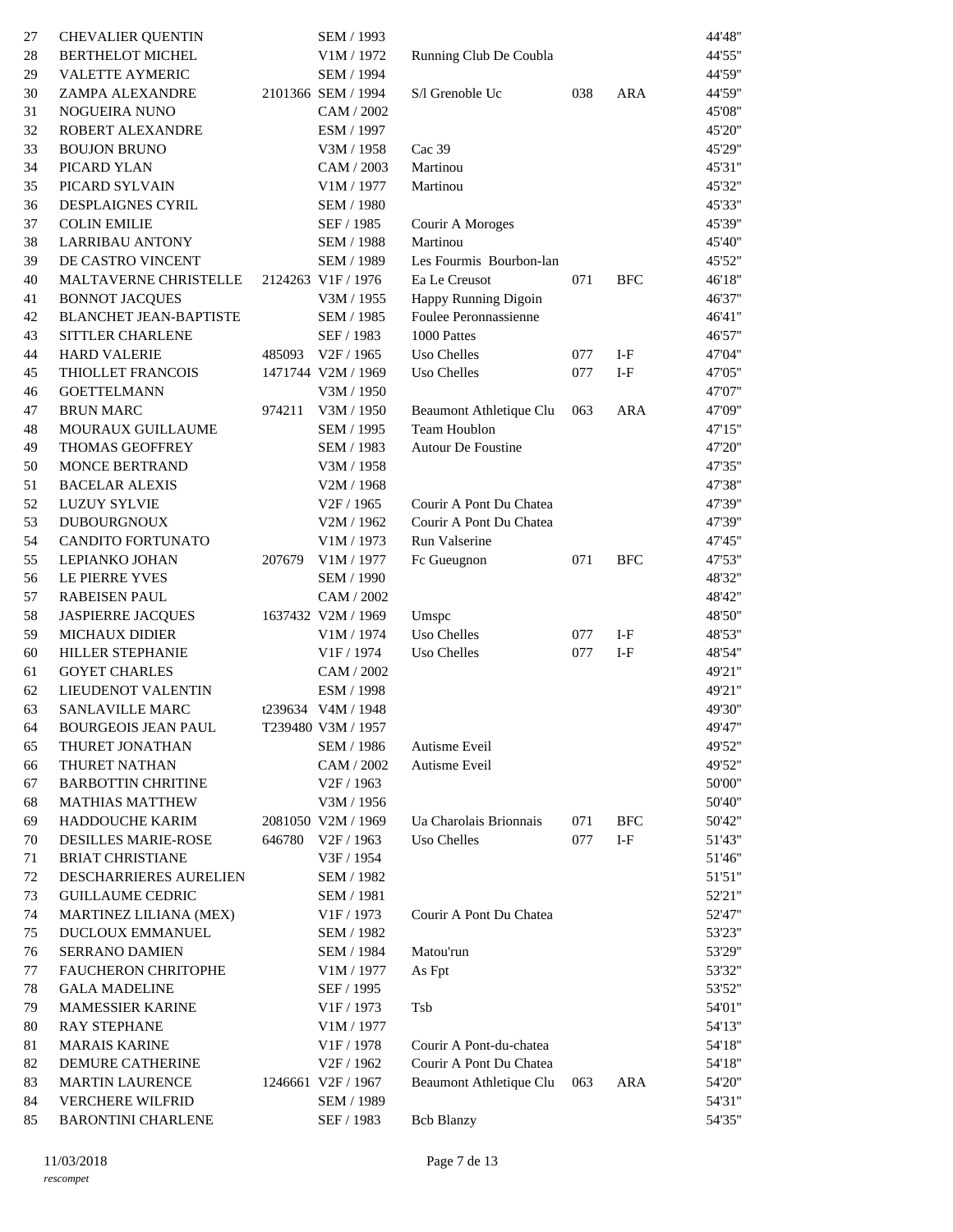| 86  | PERNY RACHEL                 |        | V1F / 1971             |                              |     |            | 55'28"   |
|-----|------------------------------|--------|------------------------|------------------------------|-----|------------|----------|
| 87  | <b>JACOB FABRICE</b>         |        | V1M / 1976             |                              |     |            | 55'40"   |
| 88  | DEGRANGE LOUISE              |        | SEF / 1995             | Team Brigitte                |     |            | 55'50"   |
| 89  | <b>BLANCHOT MATHIS</b>       |        | SEM / 1995             | Team Brigitte                |     |            | 55'50"   |
| 90  | <b>LEREAU ISABELLE</b>       |        | 1970758 V2F / 1963     | Courir A Pont Du Chatea      | 063 | ARA        | 55'52"   |
| 91  | DENOYELLE                    |        | 2061177 V2M / 1963     | Uso Chelles                  | 077 | $I-F$      | 56'15"   |
| 92  | <b>GEORGES BRIGITTE</b>      |        | V <sub>2F</sub> / 1962 |                              |     |            | 56'41"   |
| 93  | <b>LE-LIOT NOEMIE</b>        |        | SEF / 1980             |                              |     |            | 56'45"   |
| 94  | LE JEAN ETIENNE              |        | SEM / 1983             |                              |     |            | 56'45"   |
| 95  | <b>TEXEIRA CHRYSTELLE</b>    |        | SEF / 1985             |                              |     |            | 56'53"   |
| 96  | RANDIER STEPHANE             |        | <b>SEM / 1981</b>      |                              |     |            | 56'55"   |
| 97  | <b>CHARLOT DANIEL</b>        | 568972 | V3M / 1956             | Uso Chelles                  | 077 | $I-F$      | 57'01"   |
| 98  | <b>MARTIN LAURENT</b>        |        | V1M / 1975             |                              |     |            | 57'11"   |
| 99  | <b>HEISE BRIGITTE</b>        |        | 1216245 V3F / 1957     | Club Athletique Du Roann 042 |     | <b>ARA</b> | 57'23"   |
| 100 | MEYER FRANCOISE              |        | V <sub>2F</sub> / 1967 | Les Fourmis Bourbon-lan      |     |            | 57'31"   |
| 101 | <b>FILIOL FREDERICK</b>      |        | V1M / 1975             |                              |     |            | 57'31"   |
| 102 | <b>LUCENET BENEDICTE</b>     |        | SEF / 1983             |                              |     |            | 57'56"   |
| 103 | <b>DURAND MANON</b>          |        | V1F / 1970             | Abj Montceau                 |     |            | 58'05"   |
| 104 | <b>GOUSSET SANDRINE</b>      |        | V1F / 1973             |                              |     |            | 58'35"   |
| 105 | <b>MORIN ISABELLE</b>        |        | SEF / 1982             | La Foulee Peronnassienn      |     |            | 58'45"   |
| 106 | <b>EMORINE ADELINE</b>       |        | SEF / 1984             |                              |     |            | 58'47"   |
| 107 | <b>NIGUET FLAVIEN</b>        |        | SEM / 1986             |                              |     |            | 58'56"   |
| 108 | MAINAUD BERNARD              |        | V2M / 1967             |                              |     |            | 58'57"   |
| 109 | <b>BOICHE NATHANAEL</b>      |        | SEM / 1983             |                              |     |            | 59'05"   |
| 110 | <b>BESANCON OLIVIER</b>      |        | 1686953 V2M / 1969     | Uso Chelles                  | 077 | $I-F$      | 59'07"   |
| 111 | <b>DUPRIEZ MARIE</b>         |        | SEF / 1987             |                              |     |            | 59'07"   |
| 112 | <b>CHAVOT ELODIE</b>         |        | SEF / 1984             |                              |     |            | 59'11"   |
| 113 | DE ABREU MARIE CECILE        |        | V <sub>1F</sub> / 1972 | Les Fourmis                  |     |            | 59'19"   |
| 114 | <b>CROUIN JEAN CHARLES</b>   |        | V2M / 1969             | Les Fourmis                  |     |            | 1h00'14" |
| 115 | PERRIN LAETITIA              |        | SEF / 1992             |                              |     |            | 1h00'14" |
| 116 | THOMAS VIVIANE               |        | V3F / 1954             | Happy-runnig                 |     |            | 1h00'24" |
| 117 | <b>ARAUJO SYVIE</b>          | 071012 | V1F / 1970             | Fc Gueugnon                  | 071 | <b>BFC</b> | 1h00'39" |
| 118 | LEPIANKO ELODIE              |        | SEF / 1980             |                              |     |            | 1h01'07" |
| 119 | LE GUIADER ISABELLE          |        | V <sub>2F</sub> / 1966 |                              |     |            | 1h01'10" |
| 120 | VALOT PATRICK                | 677297 | V3M / 1958             | Uso Chelles                  | 077 | $I-F$      | 1h01'19" |
| 121 | <b>MARTIN FRANCINE</b>       |        | SEF / 1987             |                              |     |            | 1h01'46" |
| 122 | <b>DESSEAUX EMILIE</b>       |        | SEF / 1987             |                              |     |            | 1h01'47" |
| 123 | <b>GESLOT SYLVAIN</b>        |        | SEM / 1993             |                              |     |            | 1h01'51' |
| 124 | <b>DUFRESRE CATHERINE</b>    |        | V1F / 1978             |                              |     |            | 1h01'54" |
| 125 | <b>LABAUNE SYLVIE</b>        |        | V <sub>2F</sub> / 1963 | Les Fourmis/bourbon Lan      |     |            | 1h02'01" |
| 126 | KHALFOUNE FLORENT            |        | SEM / 1980             | <b>Toulon Court</b>          |     |            | 1h02'38" |
| 127 | <b>MALSOT TIPHAINE</b>       |        | SEF / 1995             |                              |     |            | 1h02'43" |
| 128 | <b>BOILON DEOLINDA</b>       |        | V2F / 1963             | Courir A Pont Du Chatea      |     |            | 1h02'49" |
| 129 | <b>MANIKION PRISCA</b>       |        | SEF / 1985             | Csbj Athletisme              |     |            | 1h02'59" |
| 130 | <b>COMMEAU MAUDE</b>         |        | V1F / 1972             |                              |     |            | 1h03'20" |
| 131 | NORHADIAN NORHADIAN          |        | V1F / 1977             |                              |     |            | 1h03'23" |
| 132 | <b>LEREAU BRUNO</b>          |        | V2M / 1963             | Courir A Pont Du Chatea      |     |            | 1h03'49" |
| 133 | <b>BROCHET FRANCOISE</b>     |        | V3F / 1956             |                              |     |            | 1h03'50" |
| 134 | <b>CHEVALIER JEAN PIERRE</b> |        | V3M / 1954             |                              |     |            | 1h03'57" |
| 135 | <b>GOUILLOUX SYLVIE</b>      |        | V1F / 1978             |                              |     |            | 1h04'08" |
| 136 | MALBRUNEAU JEAN-LUC          |        | V3M / 1959             |                              |     |            | 1h04'22" |
| 137 | <b>GOYARD YANN</b>           |        | V1M / 1971             |                              |     |            | 1h04'23" |
| 138 | NEGRE JOSEPH                 |        | V4M / 1949             |                              |     |            | 1h04'26" |
| 139 | <b>PASNON MARIE</b>          |        | V3F / 1957             |                              |     |            | 1h04'29" |
| 140 | PELLUS FREDERIQUE            |        | V <sub>2F</sub> / 1964 | Foulee Peronnassienne        |     |            | 1h04'44" |
| 141 | THEVENET MARIE JO            |        | V <sub>2F</sub> / 1969 | Team Brigitte                |     |            | 1h04'46" |
| 142 | PEIGNOIS MARTINE (BEL)       |        | V <sub>2F</sub> / 1965 | Landense Joggingclub         |     |            | 1h04'51" |
| 143 | <b>BERGIER CHRISTINE</b>     |        | V <sub>1F</sub> / 1971 |                              |     |            | 1h04'59" |
| 144 | <b>CHARRIER CHARLENE</b>     |        | SEF / 1996             |                              |     |            | 1h05'06" |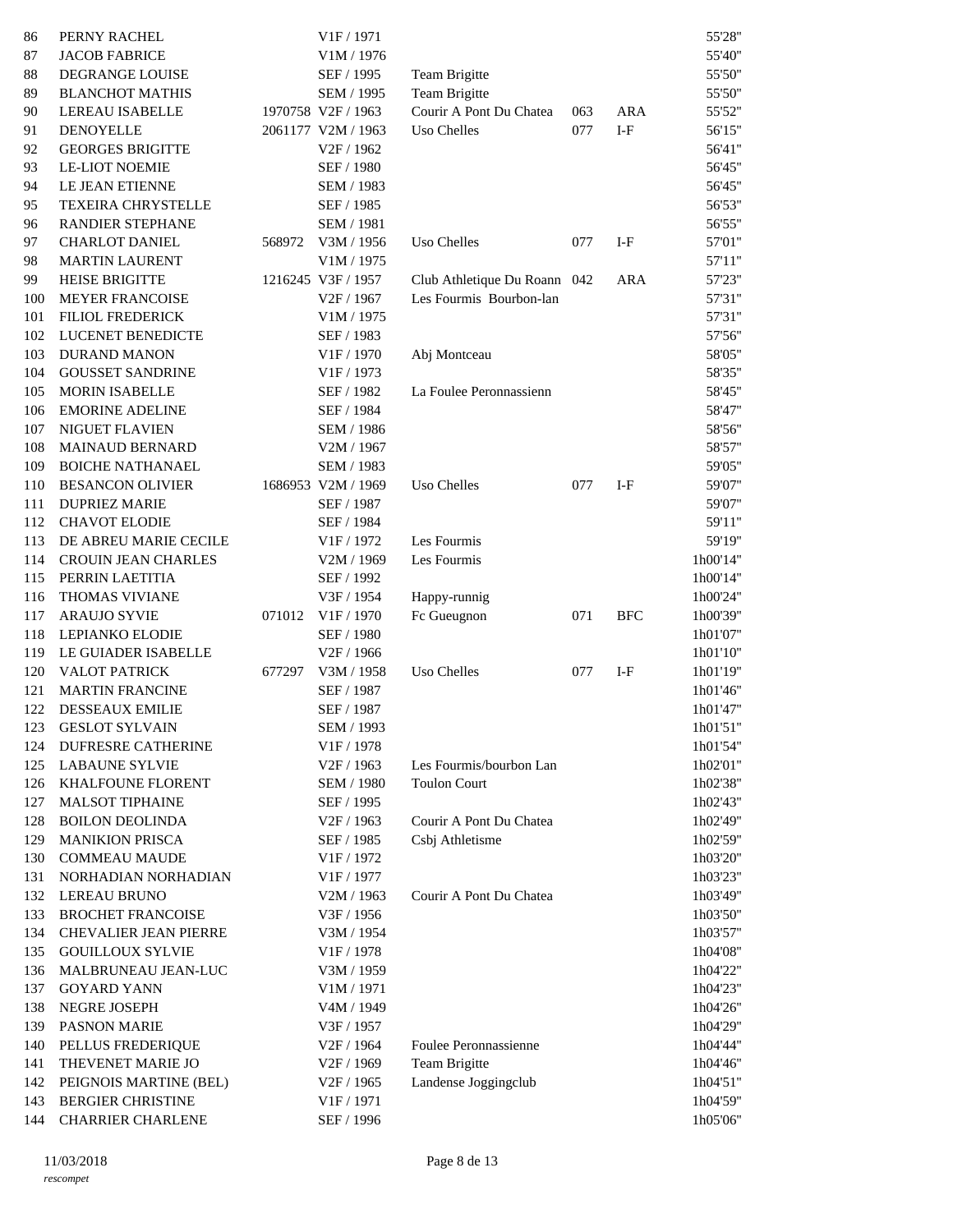| 145                     | <b>CHARRIER ARNAUD</b>         | SEM / 1991                           |                           |          |                           | 1h05'41"    |
|-------------------------|--------------------------------|--------------------------------------|---------------------------|----------|---------------------------|-------------|
| 146                     | <b>CABATON ANDREA</b>          | SEF / 1990                           |                           |          |                           | 1h05'41"    |
| 147                     | <b>CLAIRET CAMILLE</b>         | SEF / 1990                           |                           |          |                           | 1h06'17"    |
| 148                     | <b>GAUMONT NATHALIE</b>        | V <sub>2F</sub> / 1965               |                           |          |                           | 1h06'17"    |
| 149                     | PARIS JULIETTE                 | SEF / 1995                           |                           |          |                           | 1h06'26"    |
| 150                     | <b>QUIBLIER MARIE NOELLE</b>   | V <sub>4F</sub> / 1948               |                           |          |                           | 1h06'27"    |
| 151                     | <b>EYCHENNE CLAIRE</b>         | SEF / 1995                           | Les Fadas Du Plantaurel   |          |                           | 1h07'51"    |
| 152                     | <b>BESSE-BERGIER PAULINE</b>   | SEF / 1985                           |                           |          |                           | 1h08'33"    |
| 153                     | <b>DOMINGUEZ CARINE</b>        | V1F / 1976                           |                           |          |                           | 1h09'02"    |
| 154                     | ROMAGNAT JOSIANE               | V3F / 1957                           | Courir A Pont Du Chatea   |          |                           | 1h09'10"    |
| 155                     | DUMOULIN CHLOE                 | SEF / 1996                           |                           |          |                           | 1h10'18"    |
| 156                     | <b>DUMOULIN PIERRE</b>         | 1631825 V2M / 1965                   | Ea Le Creusot             | 071      | <b>BFC</b>                | 1h10'29"    |
| 157                     | <b>VALLEE GUYLAINE</b>         | V3F / 1959                           | Umspc                     |          |                           | 1h10'29"    |
| 158                     | <b>SEGUI BRIGITTE</b>          | 485616 V3F / 1958                    | Umspc                     | 077      | $I-F$                     | 1h10'50"    |
| 159                     | <b>GUEPARD ISABELLE</b>        | 1150920 V2F / 1968                   | Umspc                     |          |                           | 1h10'50"    |
| 160                     | <b>AUSSENAC CHRISTINE</b>      | V <sub>2F</sub> / 1968               | Umspc                     |          |                           | 1h10'51"    |
| 161                     | <b>GERAY PATRICK</b>           | 1045368 V3M / 1957                   | Umspc                     | 077      | $I-F$                     | 1h10'51"    |
| 162                     | <b>SEGUI PHILIPPE</b>          | V3M / 1957                           | Uso Chelles               | 077      | $I-F$                     | 1h10'51"    |
| 163                     | <b>DEGUEUSE MURIEL</b>         | V <sub>2F</sub> / 1968               | Les Fourmis De Bourbon-   |          |                           | 1h10'52"    |
| 164                     | <b>BOUILLOT ANNETTE</b>        | V1F / 1974                           | Les Fourmis Bourbon-lanc  |          |                           | 1h10'57"    |
| 165                     | PERRAUD DANIEL                 | V4M / 1947                           |                           |          |                           | 1h10'57"    |
| 166                     | KOHLER VICTORIA                | SEF / 1992                           |                           |          |                           | 1h11'02"    |
| 167                     | <b>OGER VERONIQUE (BEL)</b>    | V1F / 1970                           | Les Belges Des Forges     |          |                           | 1h12'25"    |
| 168                     | STORDER ELISABETH (BEL)        | SEF / 1985                           | Les Belges Des Forges     |          |                           | 1h13'00"    |
| 169                     | HUBERMONT BENOIT (BEL)         | V3M / 1955                           | Les Belges Des Forges     |          |                           | 1h14'47"    |
| 170                     | <b>GUILLAUME MONIQUE</b>       | SEF / 1981                           |                           |          |                           | 1h14'49"    |
| 171                     | <b>DUPUI BRUNO</b>             | <b>SEM / 1980</b>                    | Cbc Charolles             |          |                           | 1h14'49"    |
| 172                     | DAMETTO JEAN LUC (BEL)         | V3M / 1952                           | Les Belges Des Forges     |          |                           | 1h15'47"    |
| 173                     | SIZAIRE MURIEL (BEL)           | V <sub>1F</sub> / 1971               | Les Belges Des Forges     |          |                           | 1h15'54"    |
| 174                     | <b>SOULIS MARIE FRANCE</b>     | V3F / 1954                           | Courir A Pont Du Chatea   |          |                           | 1h15'55"    |
| 175                     | <b>DENIS MARTINE</b>           | V3F / 1952                           |                           |          |                           | 1h19'14"    |
| 176                     | EISCHEN JEAN (BEL)             | V4M / 1944                           | Les Belges Des Forges     |          |                           | 1h19'55"    |
| 177                     | <b>GUILLAUME MARTINE (BEL)</b> | V <sub>2F</sub> / 1965               | Les Belges Des Forges     |          |                           | 1h20'50"    |
| 178                     | <b>ROMAIN EMILIE (BEL)</b>     | SEF / 1984                           | Les Belges Des Forges     |          |                           | 1h20'55"    |
| 179                     | <b>MARTENS ANDRE (BEL)</b>     | V5M / 1937                           | Les Belges Des Forges     |          |                           | 1h21'21"    |
| 180                     | ADAM FRANCOISE (BEL)           | V <sub>2F</sub> / 1961               | Les Belges Des Forges     |          |                           | 1h22'54"    |
| 181                     | <b>ROBERT AUGUSTIN</b>         | SEM / 1986                           |                           |          |                           | 1h23'03"    |
|                         | MUSTIN ALAIN (BEL)             | V2M / 1960                           | Les Belges Des Forges     |          |                           | 1h36'33"    |
| 182<br>183              | <b>BODET MICHEL (BEL)</b>      |                                      | Les Belges Des Forges     |          |                           | 1h36'33"    |
| 184                     | HOULMONT NATHALIE              | V3M / 1957<br>V <sub>2F</sub> / 1963 | Les Belges Des Forges     |          |                           | 1h38'40"    |
| 185                     |                                | V <sub>2F</sub> / 1965               | Les Belges Des Forges     |          |                           | 1h38'42"    |
|                         | <b>ROBERT PASCALE (BEL)</b>    |                                      |                           |          |                           |             |
| Marathon                | $\sqrt{2}$                     | (03/11/2018)<br>Marathon             |                           | 00:00:00 |                           |             |
| $\mathbf{1}$            | <b>ROBIN PHILIPPE</b>          | 994125 V1M / 1971                    | Sco Ste Marguerite Marse  | 013      | <b>PCA</b>                | 2h31'48" qi |
| $\overline{\mathbf{c}}$ | <b>ALTMEYER YOANN</b>          | 1973366 SEM / 1988                   | Mba                       | 090      | <b>BFC</b>                | 2h35'56" qi |
| 3                       | <b>BUFFET BERNARD</b>          | 1256923 V2M / 1969                   | Ua Charolais Brionnais    | 071      | <b>BFC</b>                | 2h42'37" qi |
| $\overline{4}$          | PILLON LUDOVIC                 | V1M / 1975                           | <b>Grand Fond Bressan</b> |          |                           | 2h49'50"    |
| 5                       | FERREIRA OLIVA PEREI           | 1764484 SEM / 1983                   | Pont De Vaux 01 Pulsion   | 001      | ARA                       | 2h55'09"    |
| 6                       | <b>BOURASSEAU CHARLY</b>       | SEM / 1991                           | Eppg Triathlon            |          |                           | 2h55'53"    |
| 7                       | <b>BATON CHRISTOPHE</b>        | V2M / 1964                           | Societe Sva Jean Roze     |          |                           | 2h57'30"    |
| 8                       | <b>JARROUX FLAVIEN</b>         | 1461307 V2M / 1968                   | Running Club Mably        | 042      | <b>ARA</b>                | 2h58'21" qi |
| 9                       | <b>FAUCON TONY</b>             | 1138092 V1M / 1973                   | Uso Chelles               | 077      | $\ensuremath{\text{I-F}}$ | 2h58'25" qi |
| 10                      | <b>ASSAM MORAD</b>             | 300618 V1M / 1971                    | Corps                     |          |                           | 2h58'46" qi |
| 11                      | <b>CROZET GUILLAUME</b>        | 1954086 V1M / 1977                   | Taillefer Trail Team      | 038      | <b>ARA</b>                | 2h59'03" qi |
| 12                      | <b>BOUDIER LIONEL</b>          | V2M / 1964                           | Pelousey Court Tout Doub  |          |                           | 3h00'01"    |
| 13                      | PINTO MANUEL                   | V2M / 1967                           |                           |          |                           | 3h00'25"    |
| 14                      | <b>COURNEDE FABRICE</b>        | SEM / 1983                           |                           |          |                           | 3h00'36"    |
| 15                      | <b>BRAYMAND YANN</b>           | SEM / 1988                           |                           |          |                           | 3h04'18"    |
| 16                      | NIMMEGEERS JEAN-YVES           | 1976941 V1M / 1971                   | Ea Macon                  | 071      | <b>BFC</b>                | 3h05'13"    |
|                         |                                |                                      |                           |          |                           |             |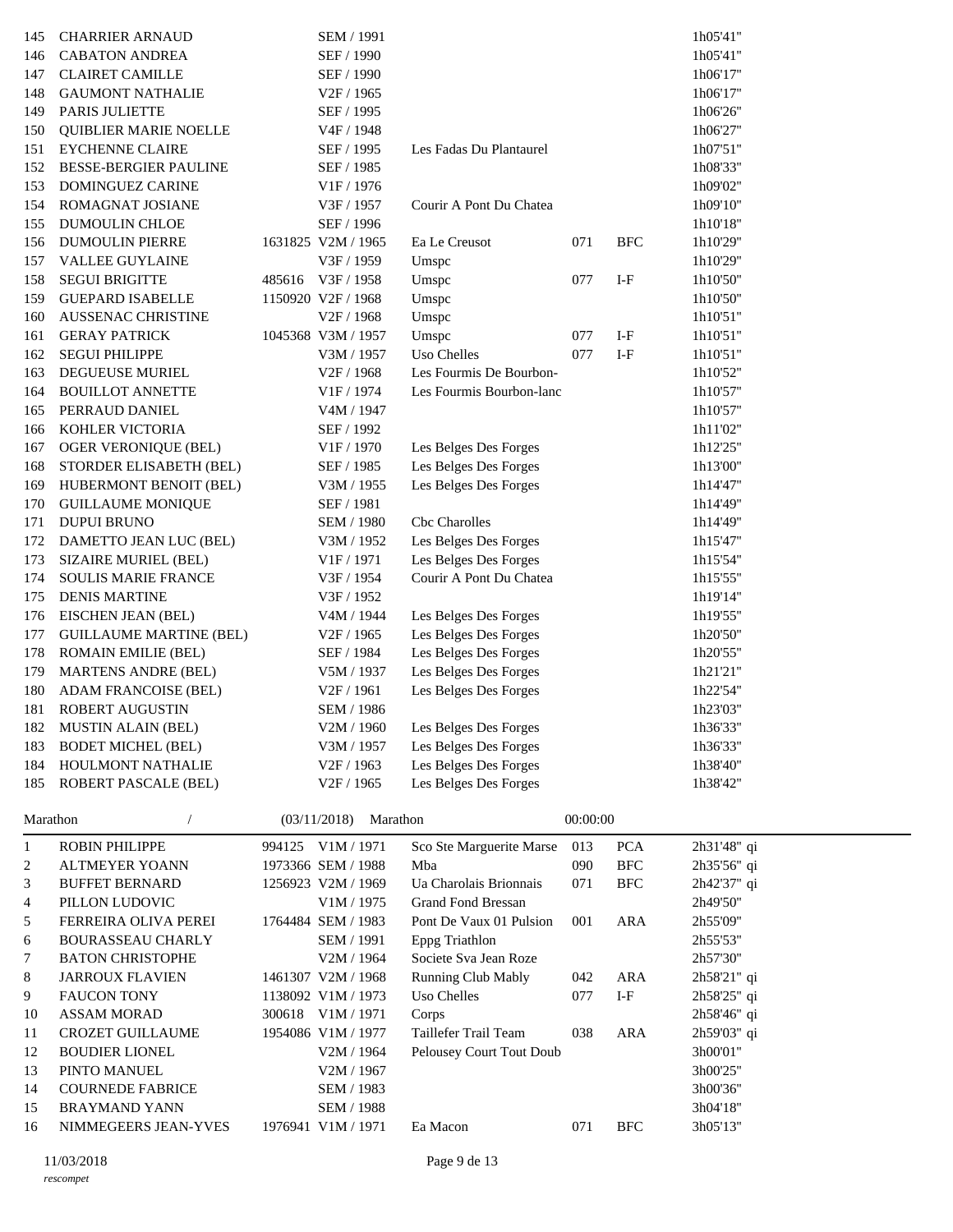| 17 | <b>BOURGEOIS JULIEN</b>                     |        | SEM / 1983                       | Team La Gaudine               |         |                      | 3h05'33"             |
|----|---------------------------------------------|--------|----------------------------------|-------------------------------|---------|----------------------|----------------------|
| 18 | PEUCHOT BERNARD                             |        | 1415315 V2M / 1963               | Aaa Du Lyonnais               | 069     | <b>ARA</b>           | 3h06'43" qi          |
| 19 | <b>BERLAND DENIS</b>                        |        | 350757 V2M / 1966                | Ua Charolais Brionnais        | 071     | <b>BFC</b>           | 3h07'08" qi          |
| 20 | DE CARVALHO PAUL                            |        | 1749506 V2M / 1969               | Uso Chelles                   | 077     | $I-F$                | 3h10'55" qi          |
| 21 | <b>GUINOT NOEL</b>                          |        | $\rm{V1}M$ / 1978                |                               |         |                      | 3h12'25"             |
| 22 | <b>BRUNOL JEROME</b>                        |        | SEM / 1985                       | Team Houblon                  |         |                      | 3h13'51"             |
| 23 | HAACK STEPHANE                              | 863461 | V3M / 1959                       | <b>Besancon Athletic Club</b> | 025     | <b>BFC</b>           | 3h13'58" qi          |
| 24 | ROUAN SYLVAIN                               |        | V1M / 1974                       |                               |         |                      | 3h15'03"             |
| 25 | <b>LAUFERON PIERRE-YVES</b>                 |        | SEM / 1985                       | Team Brigitte                 |         |                      | 3h16'09"             |
| 26 | <b>BEAU CHRISTOPHE</b>                      |        | SEM / 1982                       | Terre De Running              |         |                      | 3h17'11"             |
| 27 | <b>GALOO LAURENT</b>                        |        | V2M / 1969                       |                               |         |                      | 3h17'15"             |
| 28 | <b>SOURD MAXIME</b>                         |        | SEM / 1986                       | La Foulee Peronnassienn       |         |                      | 3h18'41"             |
| 29 | DEMONTOY THIERRY                            |        | V2M / 1965                       |                               |         |                      | 3h20'18"             |
| 30 | PRUDENT MAXENCE                             |        | V1M / 1977                       | Trail De Mouge                |         |                      | 3h20'52"             |
| 31 | <b>COLLIN ARNAUD</b>                        |        | V1M / 1978                       |                               |         |                      | 3h21'21"             |
| 32 | CARRIEU JEAN CLAUDE                         |        | V4M / 1947                       | Atscaf 57                     |         |                      | 3h21'34"             |
| 33 | LOUASIL MICKAEL                             |        | V1M / 1974                       | Societe Sva Jean Roze         |         |                      | 3h22'16"             |
| 34 | <b>SUZANT CELINE</b>                        | 158430 | V <sub>2F</sub> / 1968           | S/l Grenoble Uc               | 038     | <b>ARA</b>           | 3h22'48" qi          |
| 35 | FRAILES MANUEL                              |        | SEM / 1992                       |                               |         |                      | 3h25'04"             |
| 36 | <b>LAMBLIN ISABELLE</b>                     |        | 1054578 V2F / 1968               | Morvan Oxygene                | 058     | <b>BFC</b>           | 3h25'50" qi          |
| 37 | <b>GACON AURELIEN</b>                       |        | SEM / 1986                       |                               |         |                      | 3h26'04"             |
| 38 | DESBROSSE NICOLAS                           |        | SEM / 1985                       | <b>Toulon Court</b>           |         |                      | 3h26'07"             |
| 39 | PITOT FREDERIC                              |        | 1874363 V1M / 1976               | Cjf Saint Malo                | 035     | <b>BRE</b>           | 3h26'16"             |
| 40 | <b>BLANCHET LUDOVIC</b>                     |        | V2M / 1969                       | Uccv                          |         |                      | 3h26'20"             |
| 41 | LE GUIADER JEAN -LOUP                       |        | 1070690 V2M / 1964               | Cam Vallee Du Cher            | 041     | <b>CEN</b>           | 3h27'09"             |
| 42 | <b>BILLAUD JEAN MARIE</b>                   |        | V3M / 1959                       |                               |         |                      | 3h27'36"             |
| 43 | <b>LABROSSE THOMAS</b>                      |        | 2041453 SEM / 1985               | Grand Chalon Athletisme       | 071     | ${\rm BFC}$          | 3h27'52"             |
| 44 | <b>AFONSO PHILIPPE</b>                      |        | V1M / 1979                       |                               |         |                      | 3h29'33"             |
| 45 | <b>CORNELOUP STEPHANE</b>                   |        | 1022599 V2M / 1968               | Running Club Mably            | 042     | <b>ARA</b>           | 3h29'59"             |
| 46 | <b>BOLOT RODOLPHE</b>                       |        | 2076855 V1M / 1971               | Ealc                          | 071     | <b>BFC</b>           | 3h30'19"             |
| 47 | FRAILES GERMAIN                             |        | V2M / 1960                       |                               |         |                      | 3h30'20"             |
| 48 | PICARD BENOIT                               |        | 1772117 SEM / 1985               | Les Foulees Chablaisienn      | 074     | <b>ARA</b>           | 3h30'50"             |
| 49 | <b>GARDAN JEAN YVES</b>                     |        | V3M / 1959                       | Societe Sva Jean Roze         |         |                      | 3h31'14"             |
| 50 | <b>LAMETERY ALAIN</b>                       |        | V3M / 1956                       | Happy Running Digoin          |         |                      | 3h31'34"             |
| 51 | <b>GRAJDURA THIERRY</b>                     |        | V2M / 1968                       | Lyon Ultra Run                |         |                      | 3h33'05"             |
| 52 | PICHOT JEAN-MARIE                           |        | 5565662 V1M / 1970               | <b>Ussp Course Et Nature</b>  |         |                      | 3h33'32"             |
| 53 | <b>MATHIAS MATTHEW (ITA)</b>                |        | SEM / 1988                       |                               |         |                      | 3h34'57"             |
| 54 |                                             |        | 1978526 V3M / 1955               |                               | 071 BFC |                      | 3h35'10" qi          |
|    | CROZET CLAUDE                               |        |                                  | Uacb                          |         |                      | 3h35'11"             |
| 55 | MEUNIER PHILIPPE                            |        | V2M / 1965                       | Cac 39 Champvans              |         |                      |                      |
| 56 | PASTRO RONNEY (BRA)                         |        | V2M / 1969                       | Ronney                        |         |                      | 3h35'19"<br>3h35'27" |
| 57 | <b>CHOMONT YVES</b><br><b>CHRAOUI FOUAD</b> |        | V2M / 1965<br>1559239 V1M / 1975 | Uso Chelles                   | 077     |                      |                      |
| 58 |                                             |        |                                  |                               |         | $I-F$                | 3h35'45"             |
| 59 | <b>BIONDI ANGELO</b>                        |        | 1586546 V1M / 1972               | As Bologne                    | 052     | $\operatorname{G-E}$ | 3h36'07"             |
| 60 | LAVAL DOMINIQUE                             |        | 484782 V3F / 1954                | <b>Asptt Auxerre</b>          | 089     | <b>BFC</b>           | 3h36'40" qi          |
| 61 | <b>BOULAY MICHEL</b>                        |        | V2M / 1967                       | Societe Sva Jean Roze         |         |                      | 3h37'21"             |
| 62 | <b>AUCLAIR NICOLAS</b>                      |        | <b>SEM / 1987</b>                |                               |         |                      | 3h37'28"             |
| 63 | PIETRZAK FREDERIC                           |        | V1M / 1973                       |                               |         |                      | 3h37'29"             |
| 64 | DEGRANGE ANDRE YVES                         |        | V2M / 1969                       | Team Brigitte                 |         |                      | 3h37'43"             |
| 65 | ROULLIN HERVE                               | 600868 | V2M / 1969                       | Morvan Oxygene                | 058     | <b>BFC</b>           | 3h38'37"             |
| 66 | <b>MARTY PHILIPPE</b>                       | 496920 | V2M / 1967                       | Asptt Auxerre Athletisme      | 089     | <b>BFC</b>           | 3h39'13"             |
| 67 | <b>ROLLIN DIDIER</b>                        |        | 1797166 V3M / 1959               | Ac Talant                     | 021     | <b>BFC</b>           | 3h39'22" qi          |
| 68 | CARVALHO FREDERIC                           |        | V1M / 1975                       |                               |         |                      | 3h39'47"             |
| 69 | <b>GUILLAUMIN ROGER</b>                     |        | V3M / 1956                       |                               |         |                      | 3h40'02"             |
| 70 | LE COR GUILLAUME                            |        | V1M / 1978                       |                               |         |                      | 3h40'48"             |
| 71 | <b>MIANCIEN JEROME</b>                      |        | SEM / 1980                       | Alive                         |         |                      | 3h40'48"             |
| 72 | <b>MIANCIEN HELENE</b>                      |        | SEF / 1986                       | Alive                         |         |                      | 3h40'48"             |
| 73 | COULEBEAU CHRISTOPHE                        |        | V1M / 1979                       |                               |         |                      | 3h41'42"             |
| 74 | <b>GUERITTEE SALIHA</b>                     |        | V <sub>2F</sub> / 1969           |                               |         |                      | 3h42'39"             |
| 75 | <b>GIRKA STEPHANE</b>                       |        | V3M / 1959                       |                               |         |                      | 3h43'24"             |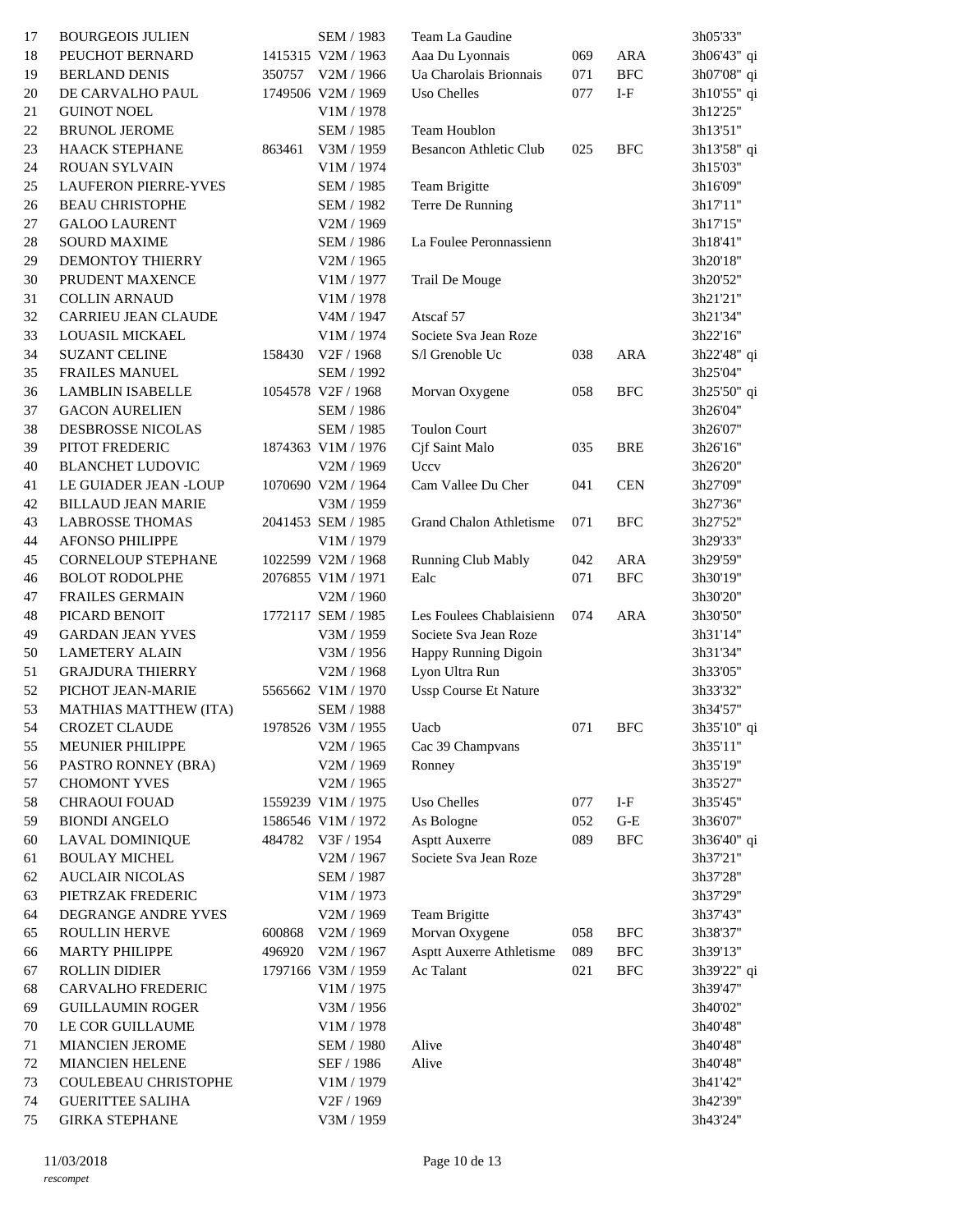| 76  | <b>ROIZOT PIERRE-YVES</b>   | SEM / 1981             | Alive                      |     |            | 3h43'29"    |
|-----|-----------------------------|------------------------|----------------------------|-----|------------|-------------|
| 77  | BERGAMO SEBASTIEN           | SEM / 1980             | Alive                      |     |            | 3h43'31"    |
| 78  | <b>CARREZ FANNY</b>         | SEF / 1991             |                            |     |            | 3h45'15"    |
| 79  | HOCQUELLET THIERRY          | V2M / 1968             | Societe Sva Jean Roze      |     |            | 3h45'44"    |
| 80  | <b>BRIOT ALAIN</b>          | 1357254 V4M / 1945     | A C R Dijon                |     |            | 3h46'00" qi |
| 81  | <b>LIVROZET DAVID</b>       | V1M / 1977             | As Fpt                     |     |            | 3h46'47"    |
| 82  | SIMERAY JEAN-NOEL           | V1M / 1977             |                            |     |            | 3h46'58"    |
| 83  | <b>BASSON MELANIE</b>       | 1986752 SEF / 1990     | As Caluire Et Cuire        | 069 | <b>ARA</b> | 3h47'01"    |
|     |                             | 917787 V4M / 1949      | Ea Le Creusot              | 071 | <b>BFC</b> |             |
| 84  | <b>FLECHE GILLES</b>        |                        |                            |     |            | 3h47'40" qi |
| 85  | <b>CHEVRIER PATRICE</b>     | V2M / 1960             | As Ruy Montceau            |     |            | 3h49'11"    |
| 86  | <b>BROYARD CHRISTOPHE</b>   | 1892112 V1M / 1973     | Uso Chelles                | 077 | $I-F$      | 3h49'13"    |
| 87  | <b>LAURENT FABIEN</b>       | SEM / 1982             | Asso Trail                 |     |            | 3h49'30"    |
| 88  | <b>CERQUEIRA MICHEL</b>     | V1M / 1973             |                            |     |            | 3h49'38"    |
| 89  | <b>BLANCHET SANDRA</b>      | V1F / 1974             | Uccv                       |     |            | 3h49'44"    |
| 90  | <b>GIMBERT FREDERIC</b>     | 1257644 V1M / 1973     | Alv Voiron                 | 038 | <b>ARA</b> | 3h50'36"    |
| 91  | <b>OBERT LAURENT</b>        | 1844644 V1M / 1975     | Uso Chelles                | 077 | $I-F$      | 3h50'56"    |
| 92  | DEMAIZIERE DOMINIQUE        | V2M / 1964             | Atscaf 57                  |     |            | 3h51'06"    |
| 93  | <b>FAIVRE GREGORY</b>       | 1962474 V1M / 1978     | Ga-hautsaonois             | 070 | <b>BFC</b> | 3h53'31"    |
| 94  | <b>MELOT OLIVIER</b>        | V1M / 1970             | Run Fun Vitry              |     |            | 3h53'42"    |
| 95  | <b>BUGAUT STEPHANE</b>      | V1M / 1970             |                            |     |            | 3h53'53"    |
| 96  | PAILLARD OLIVIER            | 2019460 V1M / 1973     | E A Macon                  | 071 | <b>BFC</b> | 3h55'14"    |
| 97  | PINTO MARTINS BRUNO         | SEM / 1982             |                            |     |            | 3h56'15"    |
| 98  | <b>FEVRE DAVID</b>          | V1M / 1976             |                            |     |            | 3h56'34"    |
| 99  | FERREUX ELISABETH           | V <sub>1F</sub> / 1979 | Team La Gaudine            |     |            | 3h56'51"    |
| 100 | <b>BOURGEOIS JEAN MARIE</b> | V3M / 1954             | Team La Gaudine            |     |            | 3h56'51"    |
| 101 | PILLER FABIEN               | SEM / 1981             |                            |     |            | 3h56'56"    |
| 102 | PERRIER JEAN-PAUL           | V2M / 1960             |                            |     |            | 3h57'16"    |
| 103 | <b>GUILLEMOT MICHEL</b>     | V2M / 1967             |                            |     |            |             |
|     |                             |                        | Autun Triathlon            |     |            | 3h57'27"    |
| 104 | <b>BOUCHOT OLIVIER</b>      | V2M / 1969             |                            |     |            | 3h57'52"    |
| 105 | <b>BARROIS ANNE</b>         | SEF / 1985             |                            |     |            | 3h58'01"    |
| 106 | <b>CREMONESI MATTHIEU</b>   | SEM / 1983             |                            |     |            | 3h58'20"    |
| 107 | <b>GAMET GUILLAUME</b>      | SEM / 1981             |                            |     |            | 3h58'20"    |
| 108 | <b>DUTARTRE FRANCIS</b>     | V2M / 1969             |                            |     |            | 3h58'45"    |
| 109 | <b>BOUCHET DAVY (BEL)</b>   | SEM / 1986             | Les Belges Des Forges      |     |            | 4h00'31"    |
| 110 | <b>CARNERIE PATRICK</b>     | V1M / 1977             |                            |     |            | 4h00'37"    |
| 111 | <b>BLANCHET STEPHANE</b>    | V1M / 1970             | Uccv                       |     |            | 4h00'39"    |
|     | 112 NEGRE PATRICIA          | V1F / 1973             |                            |     |            | 4h00'50"    |
|     | 113 BRIEZ EMMANUEL          | SEM / 1980             |                            |     |            | 4h01'09"    |
| 114 | <b>PASNON JACQUES</b>       | 611036 V3M / 1950      | Camvalleeduchercontrois    | 041 | <b>CEN</b> | 4h01'26"    |
| 115 | <b>BOUENOU PASCAL</b>       | 1363266 V3M / 1953     | Courir A Cusset            | 003 | <b>ARA</b> | 4h01'59"    |
| 116 | <b>BACKERT FLORE</b>        | SEF / 1983             | Csa Club De La Defense     |     |            | 4h02'06"    |
| 117 | <b>LARRUE BERNARD</b>       | 2025400 V2M / 1966     | Sl.a.sportive Guerigny-urz | 058 | <b>BFC</b> | 4h02'12"    |
| 118 | <b>BIGOT CHARLES</b>        | V1M / 1978             |                            |     |            | 4h03'24"    |
| 119 | DAHLBERG ERIK (SWE)         | V3M / 1953             | Vattudalens Ldk            |     |            | 4h03'35"    |
| 120 | LE BRAS BERTRAND            | 2066472 V3M / 1959     | Ce Ibm                     |     |            | 4h04'44"    |
| 121 | CHELLES LUDOVIC             | V1M / 1976             |                            |     |            | 4h04'47"    |
| 122 | WAWRZYNIAK STEPHANE         | V1M / 1975             | Rixheim Tri 132            |     |            | 4h05'45"    |
| 123 | <b>REBELO DAVID</b>         | V1M / 1971             |                            |     |            | 4h06'46"    |
| 124 | <b>DELIC SLAVICA</b>        | 1807902 V2F / 1967     | Ac Talant                  | 021 | <b>BFC</b> |             |
|     |                             |                        |                            |     |            | 4h06'53"    |
| 125 | <b>BONIN NATHALIE</b>       | V1F / 1974             |                            |     |            | 4h07'22"    |
| 126 | LAPLANCHE CYRILLE           | V1M / 1970             |                            |     |            | 4h07'35"    |
| 127 | RICHARD HENRI               | V3M / 1950             | C.a.pictave                |     |            | 4h07'40"    |
| 128 | THERER ROMAIN (BEL)         | <b>SEM / 1981</b>      | Les Belges Des Forges      |     |            | 4h08'26"    |
| 129 | <b>MATHIEU PATRICK</b>      | V2M / 1963             | Infoma                     |     |            | 4h08'27"    |
| 130 | DESMOUILLER ROBERT          | 1979733 V1M / 1972     | A.s. Caluire Et Cuire      | 069 | <b>ARA</b> | 4h09'16"    |
| 131 | <b>MUET ALAIN</b>           | V3M / 1952             |                            |     |            | 4h09'30"    |
| 132 | <b>MELIN FABRICE</b>        | 163010 V1M/1973        | <b>Belfort Athle</b>       | 090 | <b>BFC</b> | 4h10'21"    |
| 133 | <b>MELIN AGATHE</b>         | 1769937 V1F / 1974     | <b>Belfort Atle</b>        | 090 | <b>BFC</b> | 4h10'21"    |
| 134 | <b>CRETIN BERNARD</b>       | 562760 V2M / 1961      | Ea Le Creusot              | 071 | <b>BFC</b> | 4h11'23"    |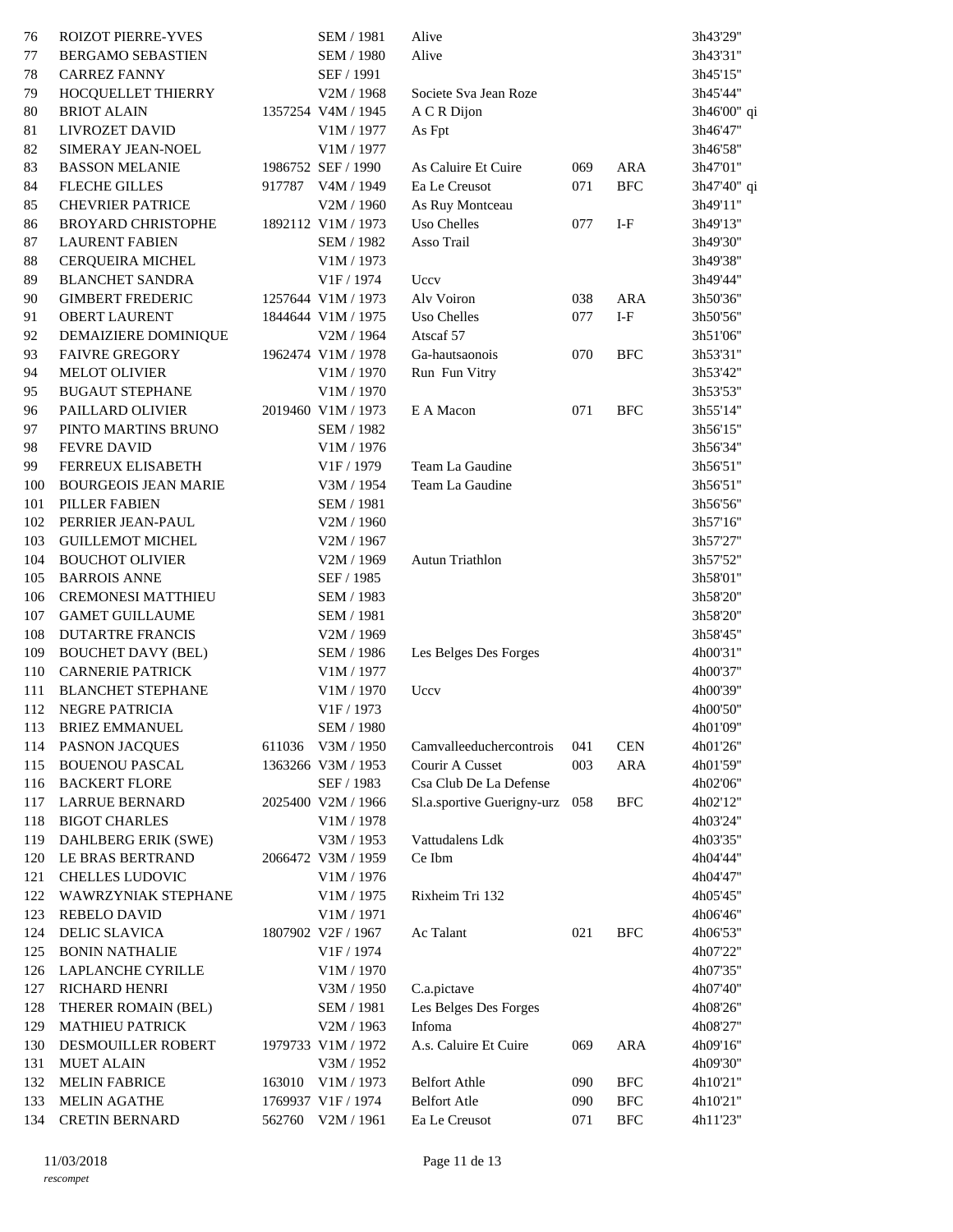| 135 | <b>GRIMAUD JEAN-CLAUDE</b>    |        | V2M / 1968             |                                |     |            | 4h13'09" |
|-----|-------------------------------|--------|------------------------|--------------------------------|-----|------------|----------|
| 136 | <b>GAUDILLIERE LE DAIN</b>    |        | SEF / 1996             |                                |     |            | 4h14'00" |
| 137 | <b>CREPEY THIERRY</b>         |        | V2M / 1969             |                                |     |            | 4h14'16" |
| 138 | VIEILLARD MICHAEL             |        | V1M / 1978             |                                |     |            | 4h14'26" |
| 139 | PERICHON LOIC                 |        | SEM / 1995             |                                |     |            | 4h14'42" |
| 140 | <b>ROBERT DE WINGHE</b>       |        | V3M / 1955             | Les Belges Des Forges          |     |            | 4h14'50" |
| 141 | DE BECKER GUY (BEL)           |        | V3M / 1953             |                                |     |            | 4h14'51" |
| 142 | <b>COMEAU CELINE</b>          |        | V1F / 1976             |                                |     |            | 4h15'21" |
| 143 | <b>ANCELIN DENIS</b>          | 424368 | V3M / 1951             | U.a.sens                       | 089 | <b>BFC</b> | 4h15'40" |
| 144 | <b>BLOSEN CHRISTOPH (GER)</b> |        | V2M / 1961             | <b>Fh Runners Berlin</b>       |     |            | 4h16'13" |
| 145 | POMMIER STEPHANE              |        | V1M / 1972             |                                |     |            | 4h17'04" |
| 146 | <b>LALOY STEPHANE</b>         |        | V1M / 1973             |                                |     |            | 4h17'05" |
| 147 | VAGNE PASCAL                  |        | V2M / 1969             |                                |     |            | 4h17'51" |
| 148 | <b>BAROZET DAVID</b>          |        | 2127018 V1M / 1970     | Usc Venarey Les Laumes         | 021 | <b>BFC</b> | 4h18'17" |
| 149 | DEGRANGE FATIMA               |        | V <sub>1F</sub> / 1971 | Team Brigitte                  |     |            | 4h18'29" |
| 150 | <b>BONNOT DELPHINE</b>        |        | SEF / 1991             | Happy Running Digoin           |     |            | 4h18'29" |
| 151 | <b>BOIVIN ALAIN</b>           |        | V3M / 1959             |                                |     |            | 4h19'44" |
| 152 | <b>GLEIS SABINE</b>           |        | 1654379 SEF / 1988     | Uso Chelles                    | 077 | $I-F$      | 4h19'48" |
| 153 | <b>BOIL JEREMY</b>            |        | 1469004 SEM / 1983     | Uso Chelles                    | 077 | $I-F$      | 4h19'49" |
| 154 | <b>VENDRUSCOLO FREDERIC</b>   |        | 1157136 V2M / 1969     | Uso Chelles                    | 077 | $I-F$      | 4h19'50" |
| 155 | <b>GAULIER FREDERIC</b>       |        | V1M / 1974             |                                |     |            | 4h21'07" |
| 156 | DEPLANQUE PATRICE             | 815477 | V3M / 1958             | Lacshm                         | 052 | $G-E$      | 4h21'47" |
| 157 | <b>CROZET LUCIE</b>           |        | SEF / 1989             |                                |     |            | 4h22'02" |
| 158 | ROSSAT JEAN MICHEL            |        | V3M / 1957             |                                |     |            | 4h22'13" |
| 159 | <b>BEAUMONT CHRISTINE</b>     |        | V <sub>2F</sub> / 1963 |                                |     |            | 4h24'14" |
| 160 | <b>LARGE YANNICK</b>          |        | SEM / 1986             |                                |     |            | 4h24'19" |
| 161 | <b>BAILLEUX ERIC</b>          |        | V2M / 1966             |                                |     |            | 4h24'56" |
| 162 | <b>BENIER ANNIE (GAM)</b>     |        | V3F / 1956             |                                |     |            | 4h25'01" |
| 163 | <b>GOUJON JEAN-LOUIS</b>      |        | V3M / 1957             |                                |     |            | 4h25'09" |
| 164 | <b>SMITH RACHAEL</b>          |        | SEF / 1984             |                                |     |            | 4h25'28" |
| 165 | <b>LECOEUR FREDERIC</b>       |        | V2M / 1969             |                                |     |            | 4h25'28" |
| 166 | FONTAINE LUDOVIC              |        | V1M / 1977             |                                |     |            | 4h25'38" |
| 167 | <b>CHARTIER DAVID</b>         |        | V2M / 1969             | <b>Family Running</b>          |     |            | 4h26'14" |
| 168 | <b>BOURGUIGNON OLIVIER</b>    |        | V1M / 1971             |                                |     |            | 4h27'08" |
| 169 | HARRANG ESTELLE               |        | 1832956 SEF / 1986     | Les Foulees Chablaisienn       | 074 | <b>ARA</b> | 4h27'30" |
| 170 | THIBERT CHRISTOPHE            | 515143 | V2M / 1969             | <b>Grand Chalon Athletisme</b> | 071 | <b>BFC</b> | 4h28'55" |
| 171 | <b>GRUDZIEN CYRIL</b>         |        | V1M / 1972             | <b>Family Running</b>          |     |            | 4h29'41" |
|     | 172 CLERC REGIS               |        | V1M / 1979             |                                |     |            | 4h29'51" |
| 173 | LAVAYSSIERE CATHERINE         |        | V1F / 1972             |                                |     |            | 4h36'03" |
| 174 | HARTUNG CHRISTOPHE            |        | V1M / 1973             |                                |     |            | 4h36'47" |
| 175 | OHRESSER WILLIAM              |        | V1M / 1971             |                                |     |            | 4h36'52" |
| 176 | <b>LEBRUN ERIC</b>            |        | V2M / 1963             |                                |     |            | 4h37'30" |
| 177 | MERCIER CHRISTIAN             |        | V2M / 1968             | <b>Familly Running</b>         |     |            | 4h37'48" |
| 178 | THERRIAT KARINE               |        | V1F / 1978             |                                |     |            | 4h42'37" |
| 179 | <b>RAVEAU PATRICK</b>         |        | V2M / 1966             |                                |     |            | 4h42'37" |
| 180 | VERNUSSE MARYLINE             |        | V1F / 1975             |                                |     |            | 4h45'57" |
| 181 | TERAZZI SYLVIE                |        | 1813360 V1F/1970       | Ea Le Creusot                  | 071 | <b>BFC</b> | 4h46'21" |
| 182 | <b>LAURENT NATHALIE</b>       |        | V1F / 1978             |                                |     |            | 4h46'34" |
| 183 | <b>ESPALLIER EMILIE</b>       |        | 1654980 V1F/1976       | Bergerac Athletique Club       | 024 | $N-A$      | 4h47'25" |
| 184 | <b>REBOURG MATHIEU</b>        |        | V1M / 1975             |                                |     |            | 4h48'56" |
| 185 | <b>QUENEC'HDU FABIENNE</b>    |        | V <sub>2F</sub> / 1961 |                                |     |            | 4h51'17" |
| 186 | <b>GAUTRON HUBERT</b>         | 568978 | V4M / 1948             | Keke Du Bocage                 |     |            | 4h53'52" |
| 187 | <b>BARON JACQUES</b>          |        | V2M / 1965             | Kekes Du Bocage                |     |            | 4h53'52" |
| 188 | <b>FERRY HELENE</b>           |        | 1804712 V2F / 1968     | Oct55                          | 055 | $G-E$      | 4h54'49" |
| 189 | PERRIAU DOMINIQUE             |        | 517425 V2M / 1966      | Oct 55                         | 055 | $G-E$      | 4h54'49" |
| 190 | MURAT JOSEPH                  |        | V2M / 1961             |                                |     |            | 4h55'35" |
| 191 | <b>LAURENT CLAUDE</b>         |        | V1M / 1978             |                                |     |            | 4h56'37" |
| 192 | <b>BOLLAND FABIENNE</b>       |        | V1F / 1973             | Les Fourmis                    |     |            | 4h58'45" |
| 193 | <b>FOUREL FABRICE</b>         |        | V1M / 1973             |                                |     |            | 5h00'08" |